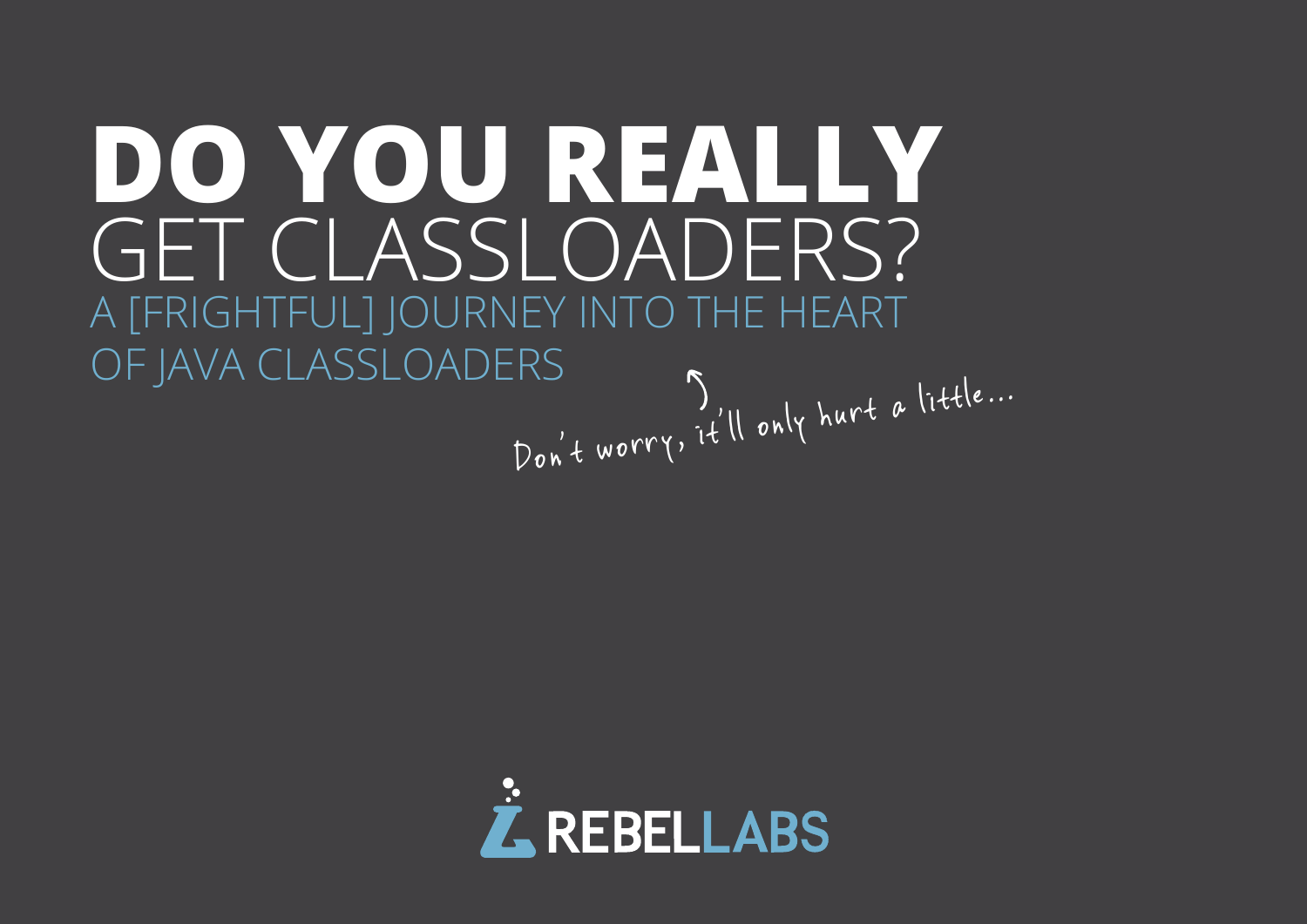## **PART I** AN OVERVIEW OF JAVA CLASSLOADERS, DELEGATION AND COMMON PROBLEMS

In this part, we provide an overview of classloaders, explain how delegation works and examine how to solve common problems that Java developers encounter with classloaders on a regular basis.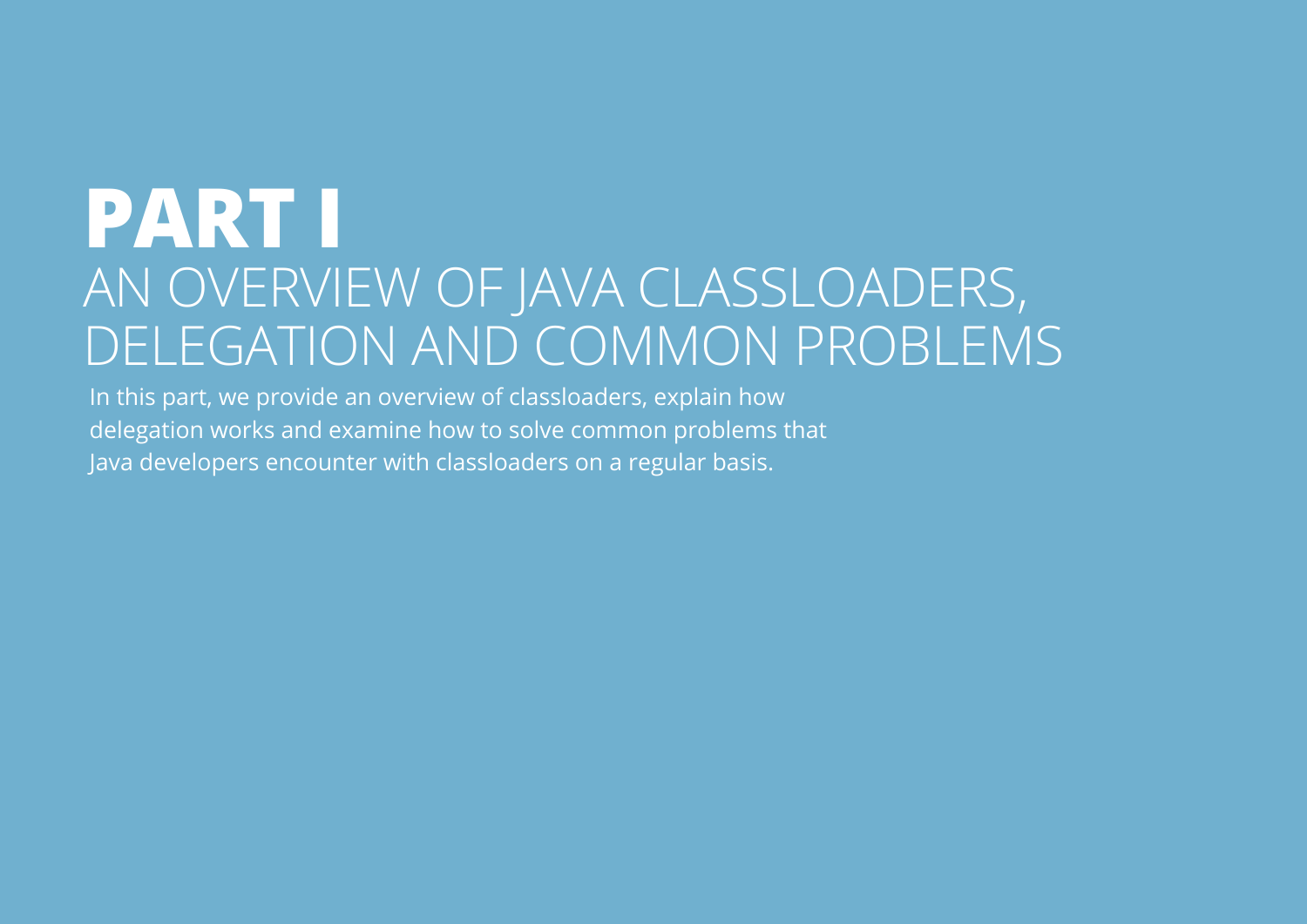## **INTRODUCTION**  WHY YOU SHOULD KNOW, AND FEAR, CLASSLOADERS

Classloaders are at the core of the Java language. Java EE containers, OSGi, various web frameworks and other tools use classloaders heavily. Yet, something goes wrong with classloading, would you know how to solve it?

Join us for a tour of the Java classloading mechanism, both from the JVM and developer point-of-view. We will look at typical problems related to classloading and how to solve them. NoClassDefFoundError, LinkageError and many others are symptoms of specific things going wrong that you can usually find and fix. For each problem, we'll go through an example with a corresponding solution. We'll also take a look at how and why classloaders leak and how can that be remedied.

And for dessert, we review how to reload a Java class using a dynamic classloader. To get there we'll see how objects, classes and classloaders are tied to each other and the process required to make changes. We begin with a bird's eye view of the problem, explain the reloading process, and then proceed to a specific example to illustrate typical problems and solutions.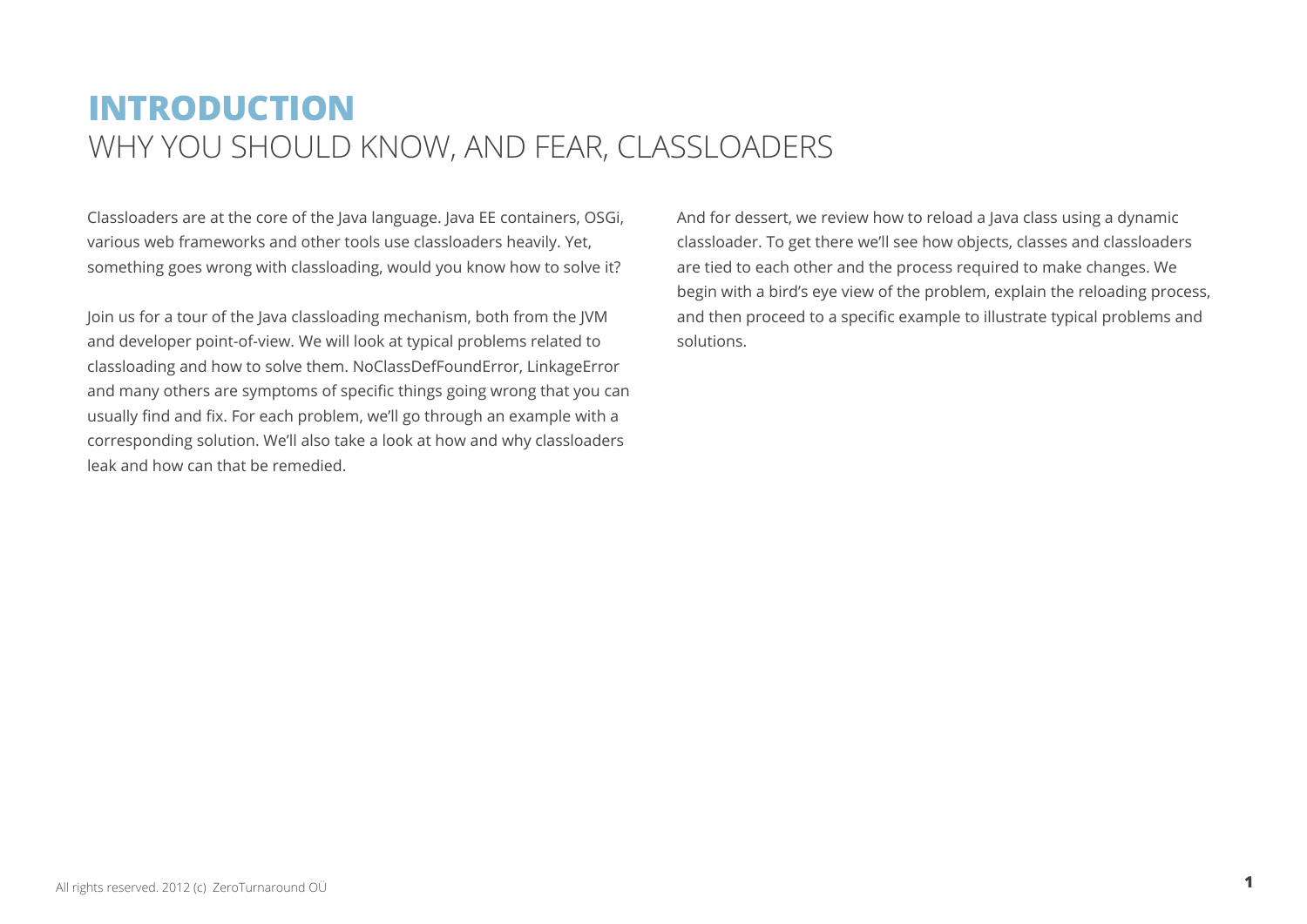## **Enter** java.lang.ClassLoader

Let's dive into the beautiful world of classloader mechanics.

It's important to realize that each classloader is itself an object--an instance of a class that extends java.lang.ClassLoader. Every class is loaded by one of those instances and developers are free to subclass java.lang.ClassLoader to extend the manner in which the JVM loads classes.

There might be a little confusion: if a classloader has a class and every class is loaded by a classloader, then what comes first? We need an understanding of the mechanics of a classloader (by proxy of examining its API contract) and the JVM classloader hierarchy.

First, here is the API, with some less relevant parts omitted:

package java.lang;

```
public abstract class ClassLoader {
```

```
 public Class loadClass(String name);
 protected Class defineClass(byte[] b);
```

```
 public URL getResource(String name);
public Enumeration getResources(String name);
```

```
 public ClassLoader getParent()
```
}

By far, the most important method of [java.lang.ClassLoader](http://docs.oracle.com/javase/6/docs/api/java/lang/ClassLoader.html) is the **loadClass** method, which takes the fully qualified name of the class to be loaded and returns an object of class Class.

The **defineClass** method is used to materialize a class for the JVM. The byte array parameter of defineClass is the actual class byte code loaded from disk or any other location.

**getResource** and **getResources** return URLs to actually existing resources when given a name or a path to an expected resource. They are an important part of the classloader contract and have to handle delegation the same way as loadClass - delegating to the parent first and then trying to find the resource locally. We can even view loadClass as being roughly equivalent to defineClass(getResource(name).getBytes()).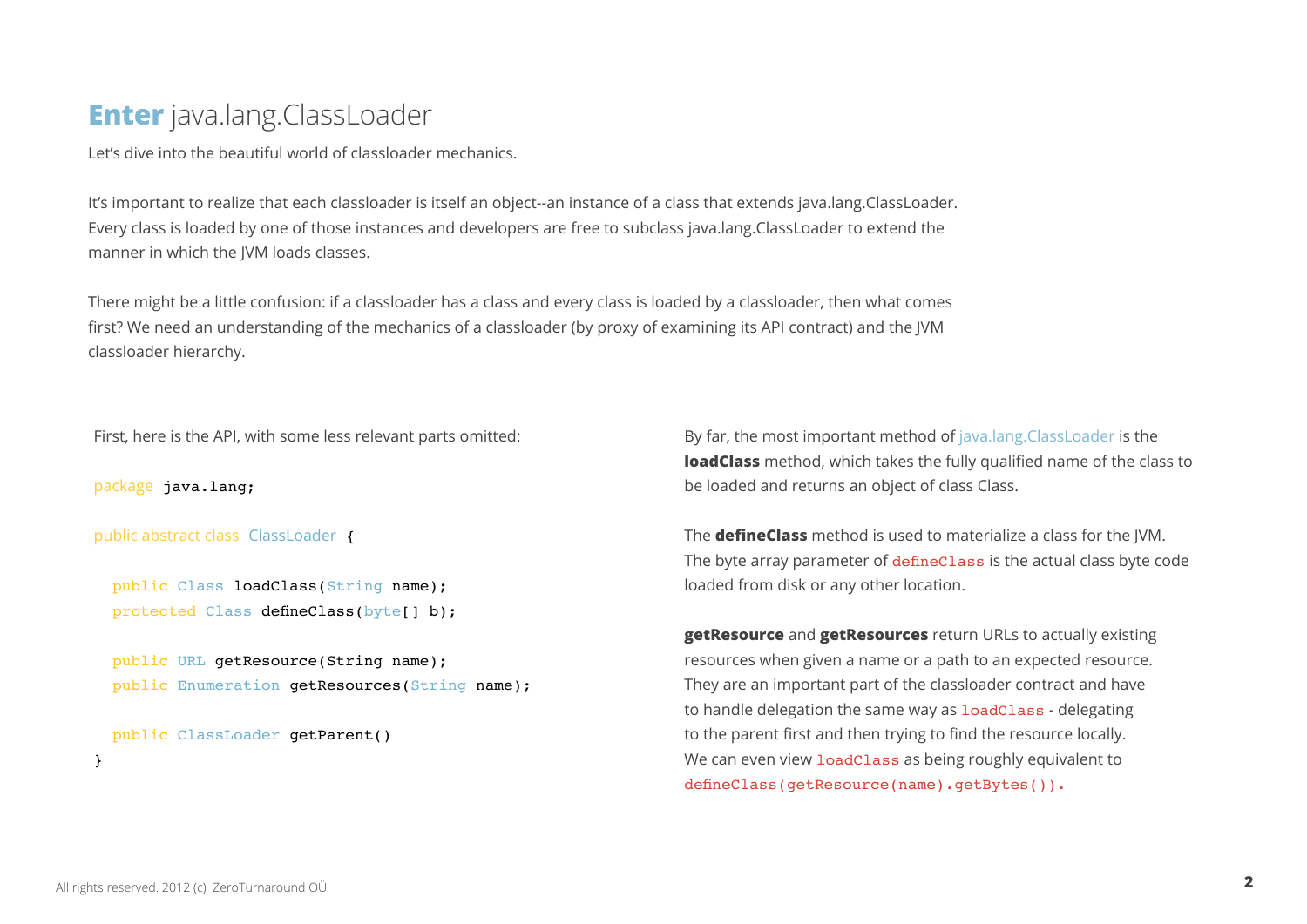The getParent method returns the parent classloader. We'll have a more detailed look at what that means in the next section.

The lazy nature of Java has an effect on how do classloaders work - everything should be done at the last possible moment. A class will be loaded only when it is referenced somehow - by calling a constructor, a static method or field.

Now let's get our hands dirty with some real code. Consider the following example: class A instantiates class B.

```
public class A {
  public void doSomething() {
B b = new B();
 b.doSomethingElse();
  }
}
```
The statement  $B$  b = new  $B()$  is semantically equivalent to  $B$  b = A.class. getClassLoader().loadClass("B").newInstance()

As we see, every object in Java is associated with its class (A.class) and every class is associated with classloader (A.class.getClassLoader()) that was used to load the class.

When we instantiate a ClassLoader, we can specify a parent classloader as a constructor argument. If the parent classloader isn't specified explicitly, the virtual machine's system classloader will be assigned as a default parent. And with this note, let's examine the classloader hierarchy of a JVM more closely.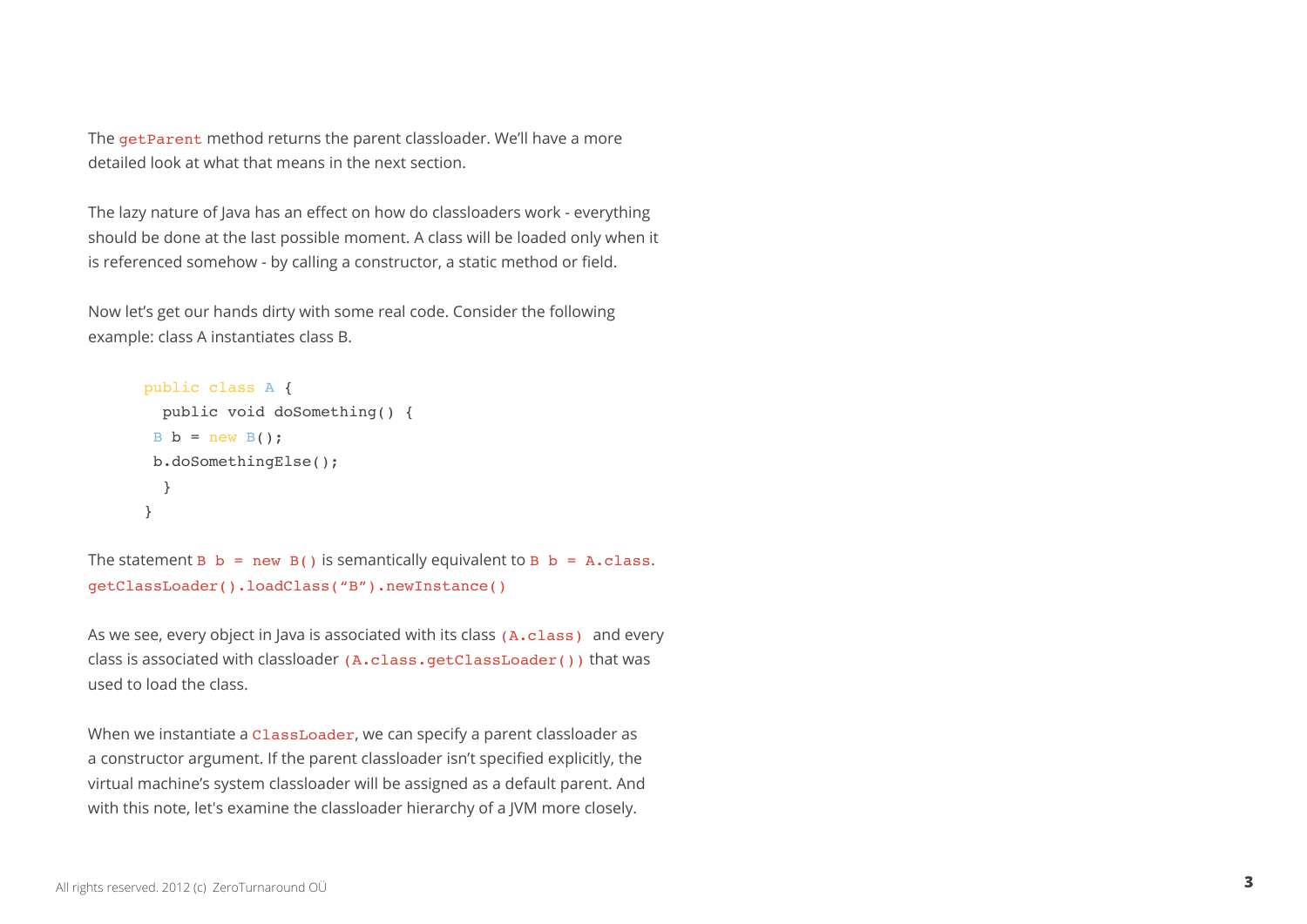## **Classloader** Hierarchy

Whenever a new JVM is started the **bootstrap classloader** is responsible to load key Java classes (from java. Lang package) and other runtime classes to the memory first. The bootstrap classloader is a parent of all other classloaders. Consequently, it is the only one without a parent.

Next comes the [extension classloader.](http://docs.oracle.com/javase/tutorial/ext/index.html) It has the bootstrap classloader as parent and is responsible for loading classes from all .jar files kept in the java.ext.dirs path--these are available regardless of the JVM's classpath.

The third and most important classloader from a developer's perspective is the **system classpath classloader**, which is an immediate child of the extension classloader. It loads classes from directories and jar files specified by the CLASSPATH environment variable, java.class.path system property or -classpath command line option.



Note that the classloader hierarchy is not an inheritance hierarchy, but a delegation hierarchy. Most classloaders delegate finding classes and resources to their parent before searching their own classpath. If the parent classloader cannot find a class or resource, only then does the classloader attempt to find them locally. In effect, a classloader is responsible for loading only the classes not available to the parent; classes loaded by a classloader higher in the hierarchy cannot refer to classes available lower in the hierarchy.

The classloader delegation behavior is motivated by the need to avoid loading the same class several times. Back in 1995, the chief application of the Java platform was thought to be web applets living in the client (browser). As connections at that time were slow, it was important to load the application lazily over the network. Classloaders enabled this behavior by abstracting away how each class was loaded. All the bells and whistles came later.

However, history has shown that Java is much more useful on the server side, and in Java EE, the order of the lookups is often reversed: a classloader may try to find classes locally before going to the parent.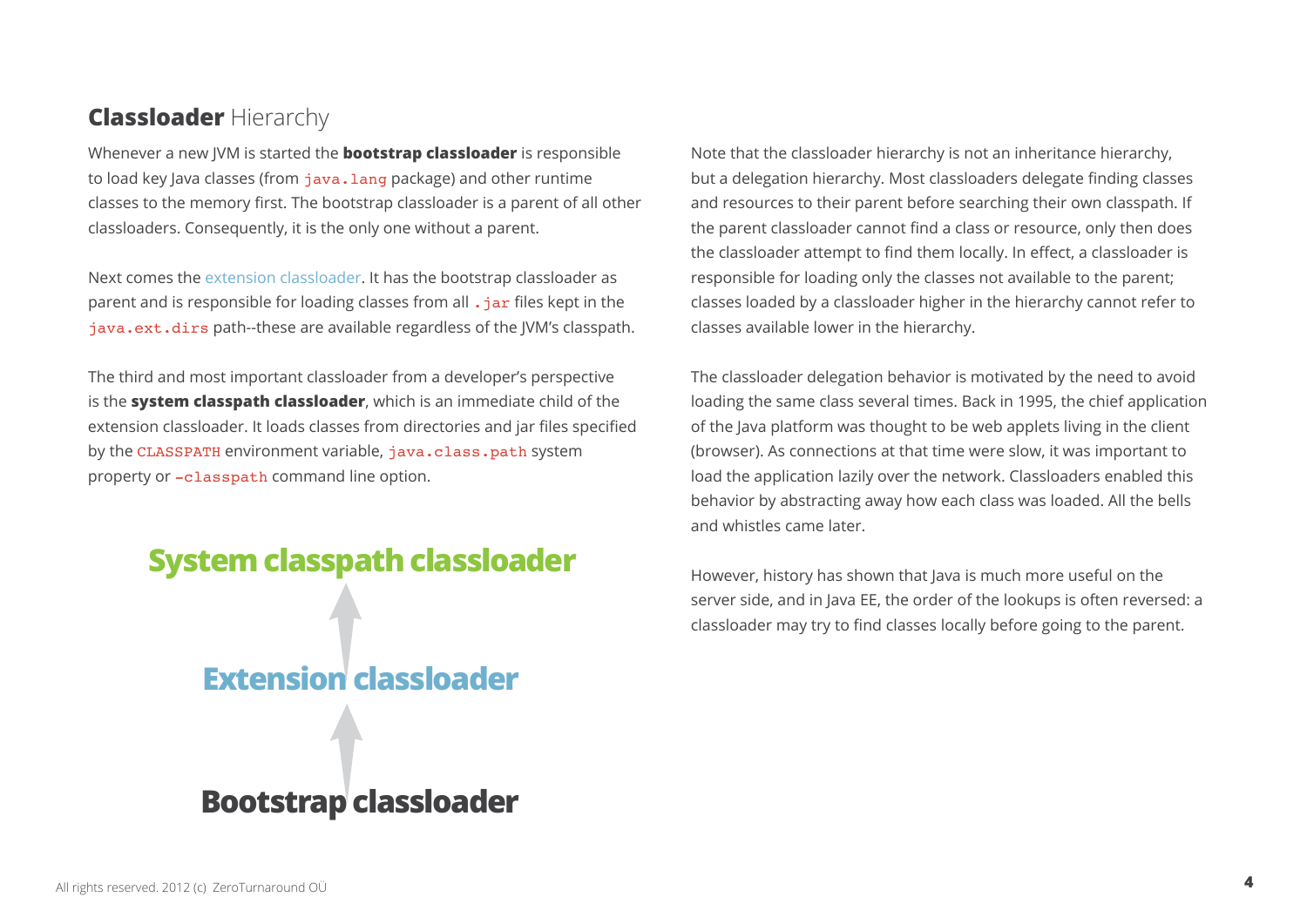## **Java EE** delegation model

Here's a typical view of an application container's classloaders hierarchy: there is a classloader of the container itself, every EAR module has its own classloader and every WAR has its own classloader.



The reason for reversing the ordering between local and delegated lookups is that application containers ship with lots of libraries with their own release cycles that might not fit application developers. The classical example is the log4j library--often one version of it is shipped with the container and different versions bundled with applications.

**JEVGENI** KABANOV:

The reversed behavior of web module classloader has caused more problems with classloaders than anything else... ever.

Now, let's take a look at several common classloading problems that we might encounter and provide possible solutions.

The Java Servlet specification recommends that a web module's classloader look in the local classloader before delegating to its parent--the parent classloader is only asked for resources and classes not found in the module.

In some application containers this recommendation is followed, but in others the web module's classloader is configured to follow the same delegation model as other classloaders--so it is advisable to consult the documentation of the application container that you use.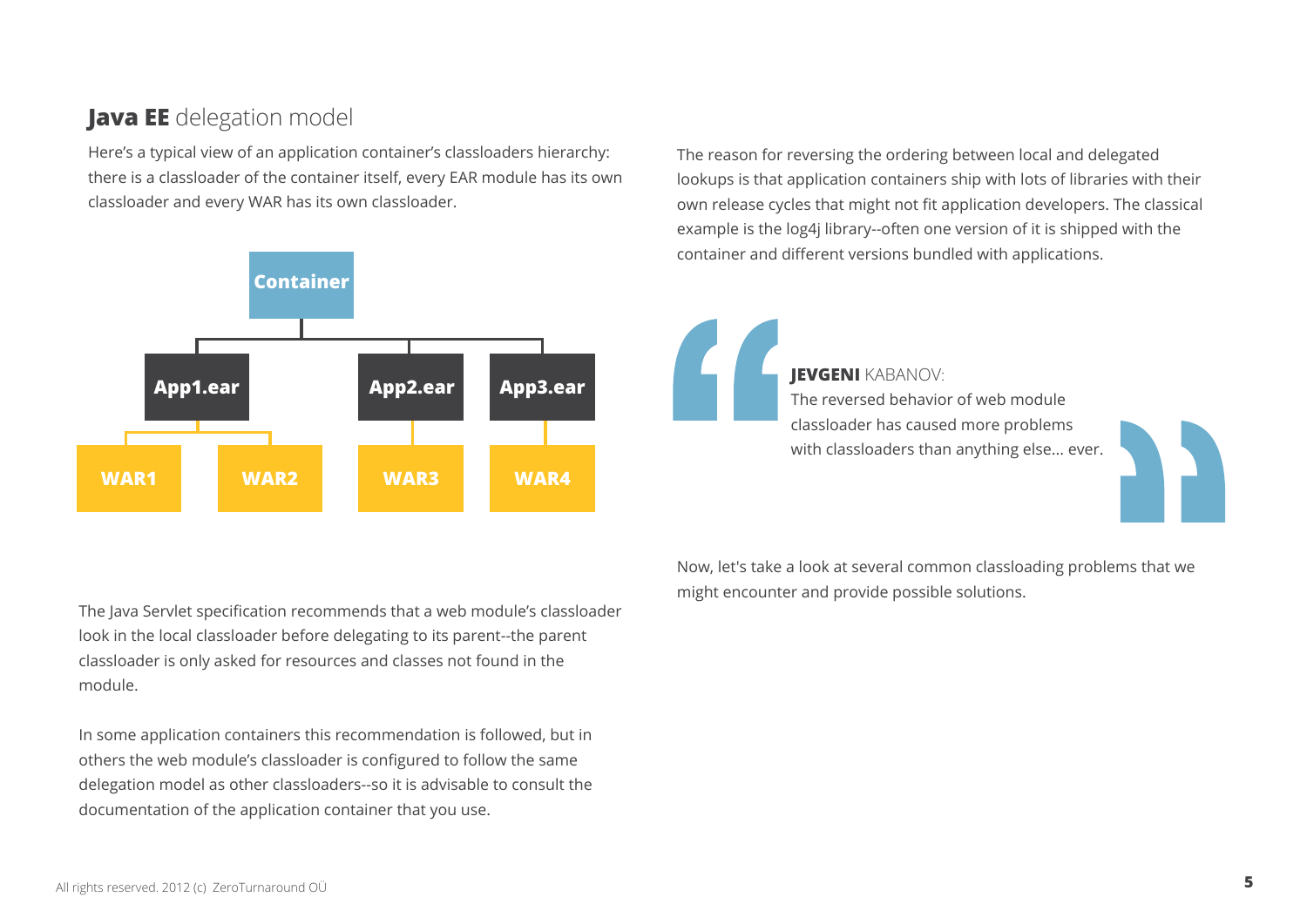## **When something** goes wrong

The Java EE delegation model can cause some interesting problems with classloading. NoClassDefFoundError, LinkageError, ClassNotFoundException, NoSuchMethodError, ClassCastException, etc. are very common exceptions encountered while developing Java EE applications. We can make all sorts of assumptions about the root causes of these problems, but it's important to verify them so that we don't feel like "dummies" later.

#### **NoClassDefFoundError**

NoClassDefFoundError is one of the most common problems that you can face when developing Java EE Java applications. The complexity of the root cause analysis and resolution process mainly depend of the size of your Java EE middleware environment; especially given the high number of classloaders present across the various Java EE applications.

As the Javadoc entry says, NoClassDefFoundError is thrown if the Java Virtual Machine or a ClassLoader instance tries to load in the definition of a class and no definition of the class could be found. Which means, the searched-for class definition existed when the currently executing class was compiled, but the definition can not be found at runtime.

This is the reason you cannot always rely on your IDE telling you that everything is OK, the code compiles and should work just fine. Instead, this is a runtime problem and an IDE cannot help here.



#### **JEVGENI** KABANOV:

All classloading happens at runtime, which makes the IDE results irrelevant.



Let's look at the following example.

public class HelloServlet extends HttpServlet { protected void doGet(HttpServletRequest request, HttpServletResponse response) throws ServletException, IOException {

 PrintWriter out = response.getWriter(); out.print(new Util().sayHello());

}

The servlet HelloServlet instantiates an instance of Util class which provides the message to be printed. Sadly, when the request is executed we might see something as follows:

java.lang.NoClassdefFoundError: Util



HelloServlet:doGet(HelloServlet.java:17)

javax.servlet.http.HttpServlet.service(HttpServlet.

java:617)

javax.servlet.http.HttpServlet.service(HttpServlet. java:717)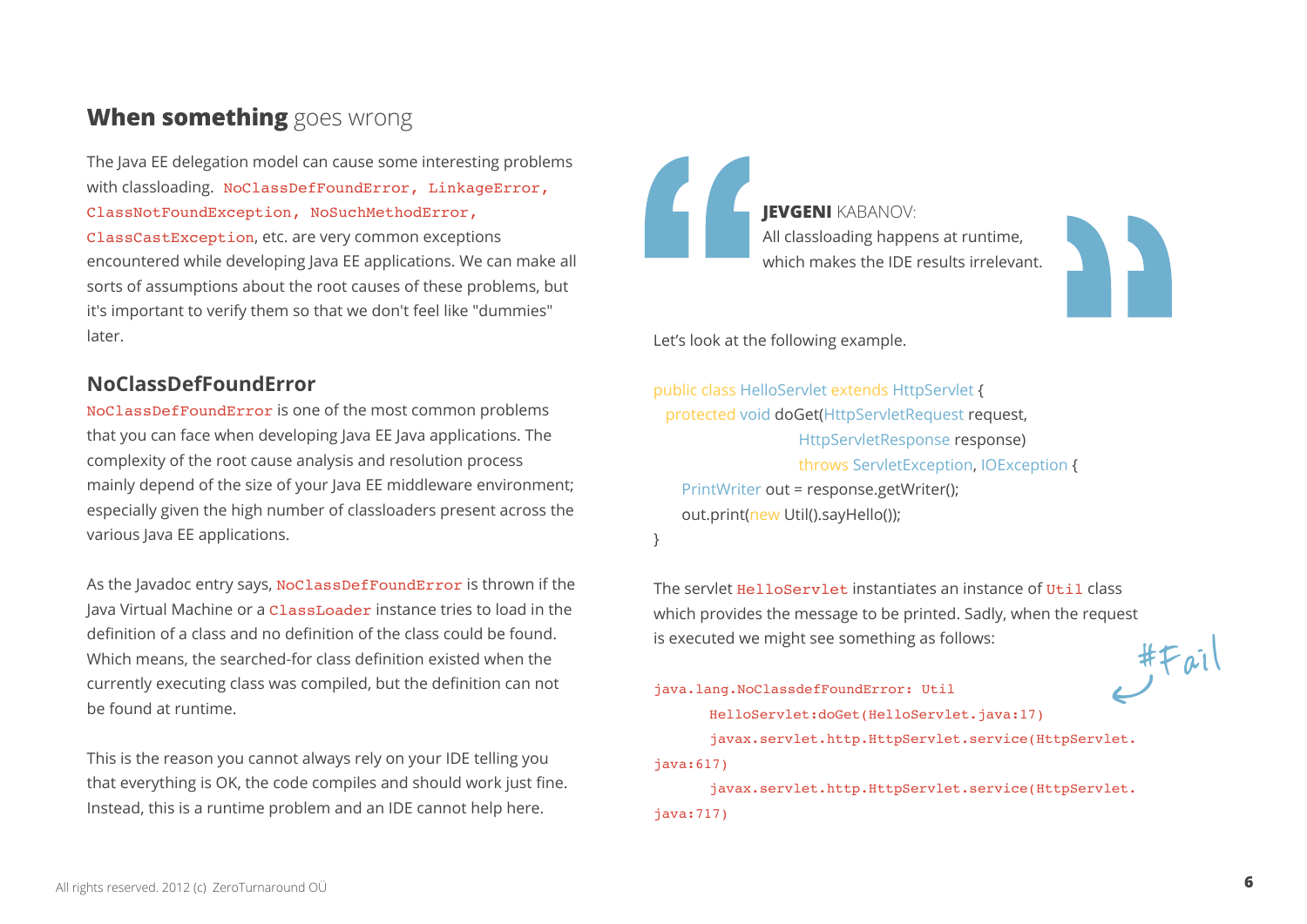How can we resolve the problem? Well, the most obvious action that you might do is to check if the missing Util class has actually been included into the package.

One of the tricks that we can use here is to make the container classloader to confess where is it loading the resources from. To do that we could try to cast the HelloServlet's classloader to **URLClassLoader** and ask for its classpath.

```
public class HelloServlet extends HttpServlet {
  protected void doGet(HttpServletRequest request, 
                     HttpServletResponse response) 
                     throws ServletException, IOException {
    PrintWriter out = response.getWriter();
    out.print(Arrays.toString(
       ((URLClassLoader)HelloServlet.class.getClassLoader()).getURLs())); 
}
```
The result might easily be something like this:

file:/Users/myuser/eclipse/workspace/.metadata/.plugins/ org.eclipse.wst.server.core/tmp0/demo/WEB-INF/classes, file:/Users/myuser/eclipse/workspace/.metadata/.plugins/ org.eclipse.wst.server.core/tmp0/demo/WEB-INF/lib/demolib.jar

The path to the resources (file:/Users/myuser/eclipse/ workspace/.metadata/) actually reveals that the container was started from Eclipse and this is where the IDE unpacks the archive for deployment. Now we could check if the missing Util is actually included into demolib.jar or if it exists in WEB-INF/classes directory of the expanded archive.

So for our particular example it might be the case that Util class was supposed to be packaged to the demo-lib.jar but we haven't retriggered the build process and the class wasn't included to the previously existing package, hence the error.

The URLClassLoader trick might not work in all application servers. Another way we could try to figure out where the resources are loaded from is to use jconsole utility to attach to the container JVM process in order to inspect the class path. For instance, the screenshot (below) demonstrates the jconsole window attached to JBoss application server process and we can see the ClassPath attribute value from the Runtime properties.

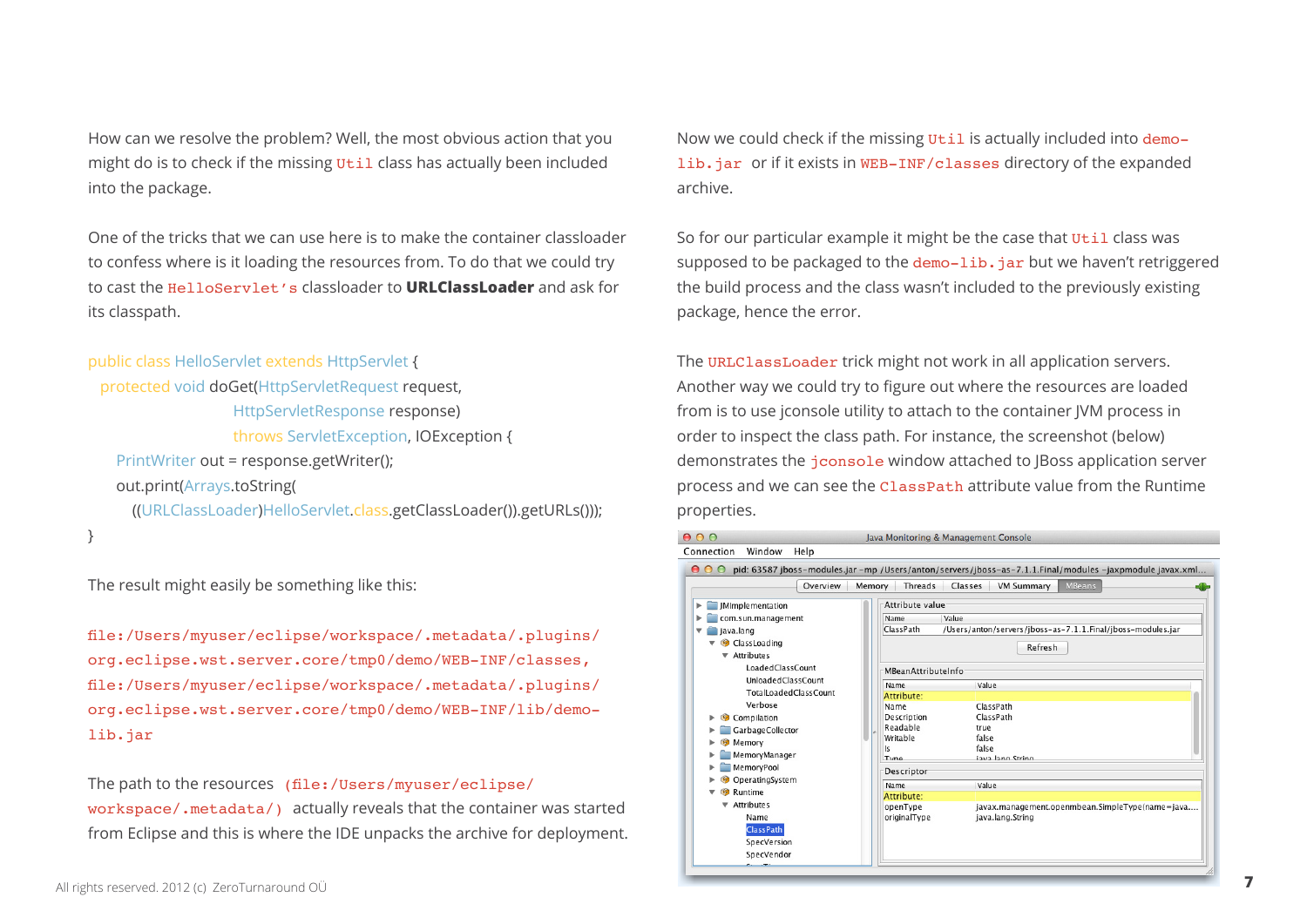#### **NoSuchMethodError**

In another scenario with the same example we might encounter the following exception:

java.lang.NoSuchMethodError: Util.sayHello()Ljava/lang/String;

HelloServlet:doGet(HelloServlet.java:17) javax.servlet.http.HttpServlet.service(HttpServlet. java:617) javax.servlet.http.HttpServlet.service(HttpServlet.

java:717)

**NoSuchMethodError** represents a different problem. In this case, the class that we're referring to exists, but an incorrect version of it is loaded, hence the required method is not found. To resolve the issue, we must first of all understand where the class was loaded from. The easiest way to do so is to add '-verbose:class' command line parameter to the JVM, but if you can change the code quickly (e.g. with [JRebel](http://jrebel.com)) then you can use the fact that getResource searches the same classpath as loadClass.

public class HelloServlet extends HttpServlet { protected void doGet(HttpServletRequest request, HttpServletResponse response) throws ServletException, IOException { PrintWriter out = response.getWriter(); out.print(HelloServlet.class.getClassLoader().getResource( Util.class.getName.replace('.', '/') + ".class"));

}

Assume, the result of the request execution for the example above is as follows: file:/Users/myuser/eclipse/workspace/.metadata/.plugins/org. eclipse.wst.server.core/tmp0/demo/WEB-INF/lib/demo-lib.jar!/ Util.class

Now we need to verify our assumption about the incorrect version of the class. We can use **javap** utility to decompile the class - then we can see if the required method actually exists or not.

```
$ javap -private Util
Compiled from "Util.java"
public class Util extends java.lang.Object {
    public Util();
}
```
As you can see, there isn't sayHello method in the decompiled version of the Util class. Probably, we had the initial version of the Util class packaged in the demo-lib.jar but we didn't rebuild the package after adding the new say Hello method.

#### **Variants of the wrong class problem**

NoClassDefFoundError and NoSuchMethodError are very typical when dealing with Java EE applications and it is the required skill for Java developers to be able to understand the nature of those errors in order to effectively solve the problems.

There are plenty of variants of these problems: AbstractMethodError, ClassCastException, IllegalAccessError - basically all of them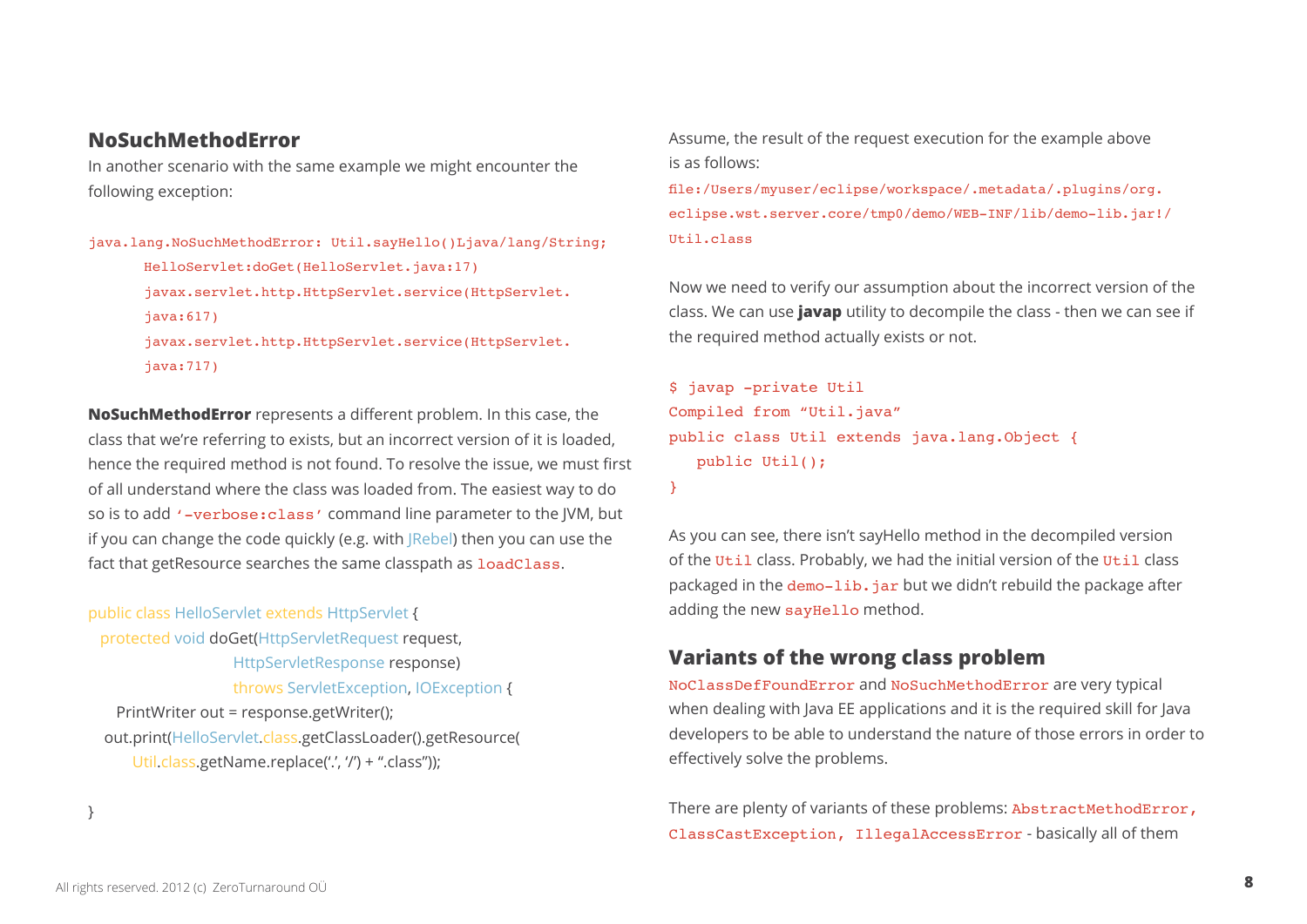encounter when we think that application uses one version of a class but it actually uses some other version, or the class is loaded in some different way than is required.

#### **ClassCastException**

Let's demonstrate a case for ClassCastException. We'll modify the initial example to use a factory in order to provide the implementation of a class that provides the greeting message. Sounds contrived but this is quite a common pattern.

```
public class HelloServlet extends HttpServlet {
```

```
 protected void doGet(HttpServletRequest request, 
                     HttpServletResponse response) 
                     throws ServletException, IOException {
     PrintWriter out = response.getWriter();
   out.print(((Util)Factory.getUtil()).sayHello());
}
```

```
class Factory {
   public static Object getUtil() {
       return new Util();
 }
}
```
The possible result of the request is the unexpected ClassCastException:

```
java.lang.ClassCastException: Util cannot be cast to Util
      HelloServlet:doGet(HelloServlet.java:18)
      javax.servlet.http.HttpServlet.service(HttpServlet. 
      java:617)
      javax.servlet.http.HttpServlet.service(HttpServlet.
      java:717)
```
It means that HelloServlet and Factory classes operate in different context. We have to figure out how these classes were loaded. Let's use -verbose:class and figure out how the Util class was loaded in regards to HelloServlet and Factory classes.

[Loaded Util from file:/Users/ekabanov/Applications/ apache-tomcat-6.0.20/lib/cl-shared-jar.jar] [Loaded Util from file:/Users/ekabanov/Documents/ workspace-javazone/.metadata/.plugins/org.eclipse.wst. server.core/tmp0/wtpwebapps/cl-demo/WEB-INF/lib/cl-demojar.jar]

So the Util class is loaded from two different locations by different classloaders. One is in the web application classloader and the other in the application container classloader.

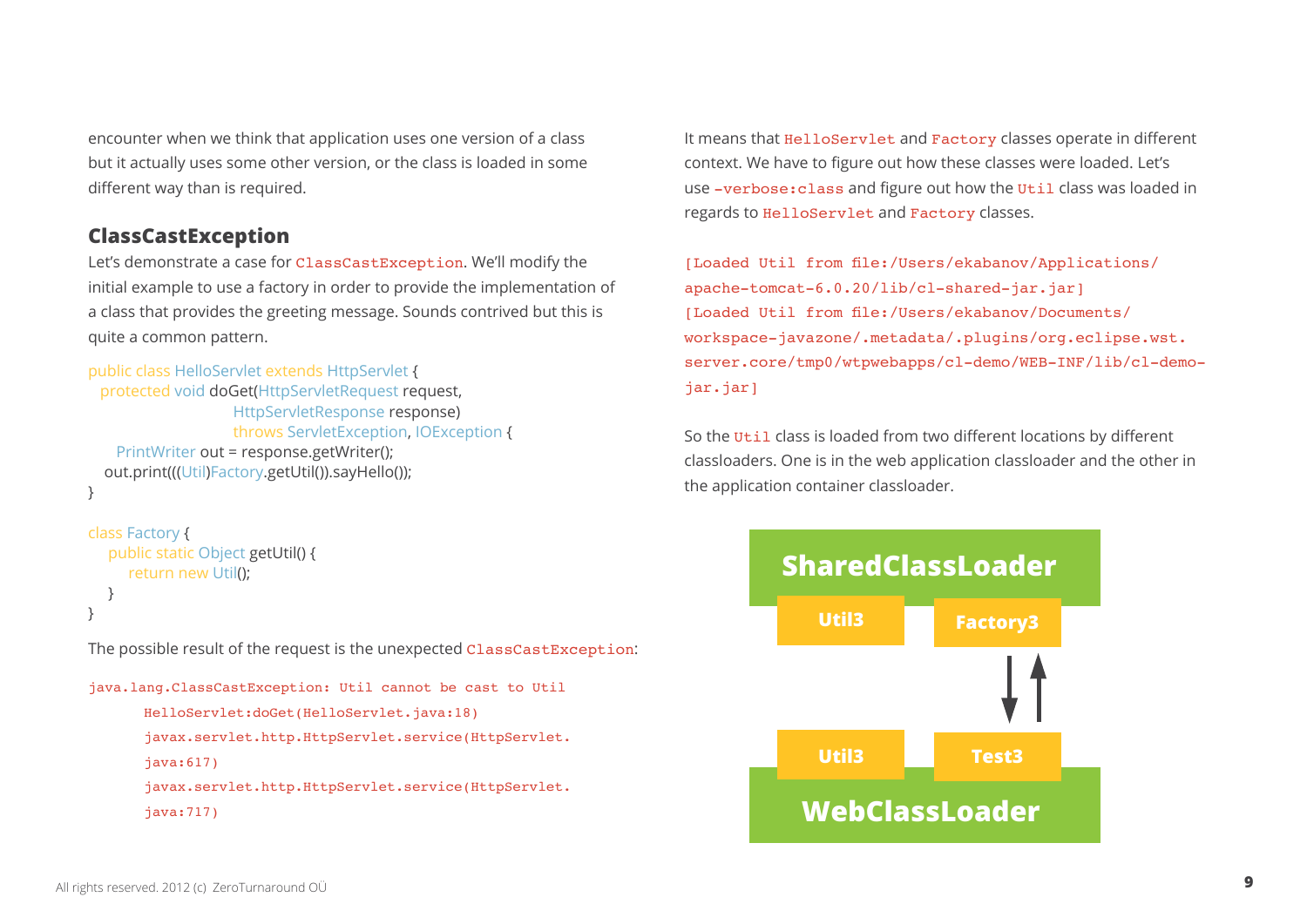But why are they incompatible? Turns out that originally every class in Java was identified uniquely by its fully qualified name. But in 1997 a paper was published that exposed an expansive security issue cause by this--namely, it was possible for a sandboxed application (i.e. applet) to define any class including java.lang.String and inject its own code outside the sandbox.

The solution was to identify the class by a combination of the fully qualified name and the classloader! It means that Util class loaded from classloader A and Util class loaded from classloader B are different classes as far as the JVM is concerned and one cannot be cast to the other!

The root of this problem is the reversed behavior of the web classloader. If the web classloader would behave in the same way as the other classloaders, then the Util class would have been loaded once from the application container classloader and no ClassCastException would be thrown.

#### **LinkageError**

Things can get even worse. Let's slightly modify the Factory class from the previous example so that the getUtil method now returns Util type instead of an Object:

```
class Factory {
      public static Util getUtil() {
           return new Util();
      }
}
```
The result of the execution is now a **LinkageError** instead of ClassCastException:

java.lang.LinkageError: loader constraint violation: when resolving method Factory.getUtil()LUtil; <…> HelloServlet:doGet(HelloServlet.java:18) javax.servlet.http.HttpServlet.service(HttpServlet. java:617) javax.servlet.http.HttpServlet.service(HttpServlet. java:717)

The underlying issue is the same as with the ClassCastException--the only difference is that we do not cast the object, but instead, the loader constraint kicks in resulting in LinkageError.

A very important principle when dealing with classloaders is to recognize that classloading behaviour often defeats your intuitive understanding, so validating your assumptions is very important. For example, in case of LinkageError looking at the code or build process will hinder rather than help your progress. The key is to look where exactly classes are loaded from, how did they get there and how to prevent that from happening in the future.

A common reason for same classes present in more than one classloader is when different versions of the same library is bundled in different places --e.g. the application server and the web application. This typically happens with de facto standard libraries like log4j or hibernate. In that case the solution is either unbundling the library from the web application or taking painstaking care to avoid using the classes from the parent classloader.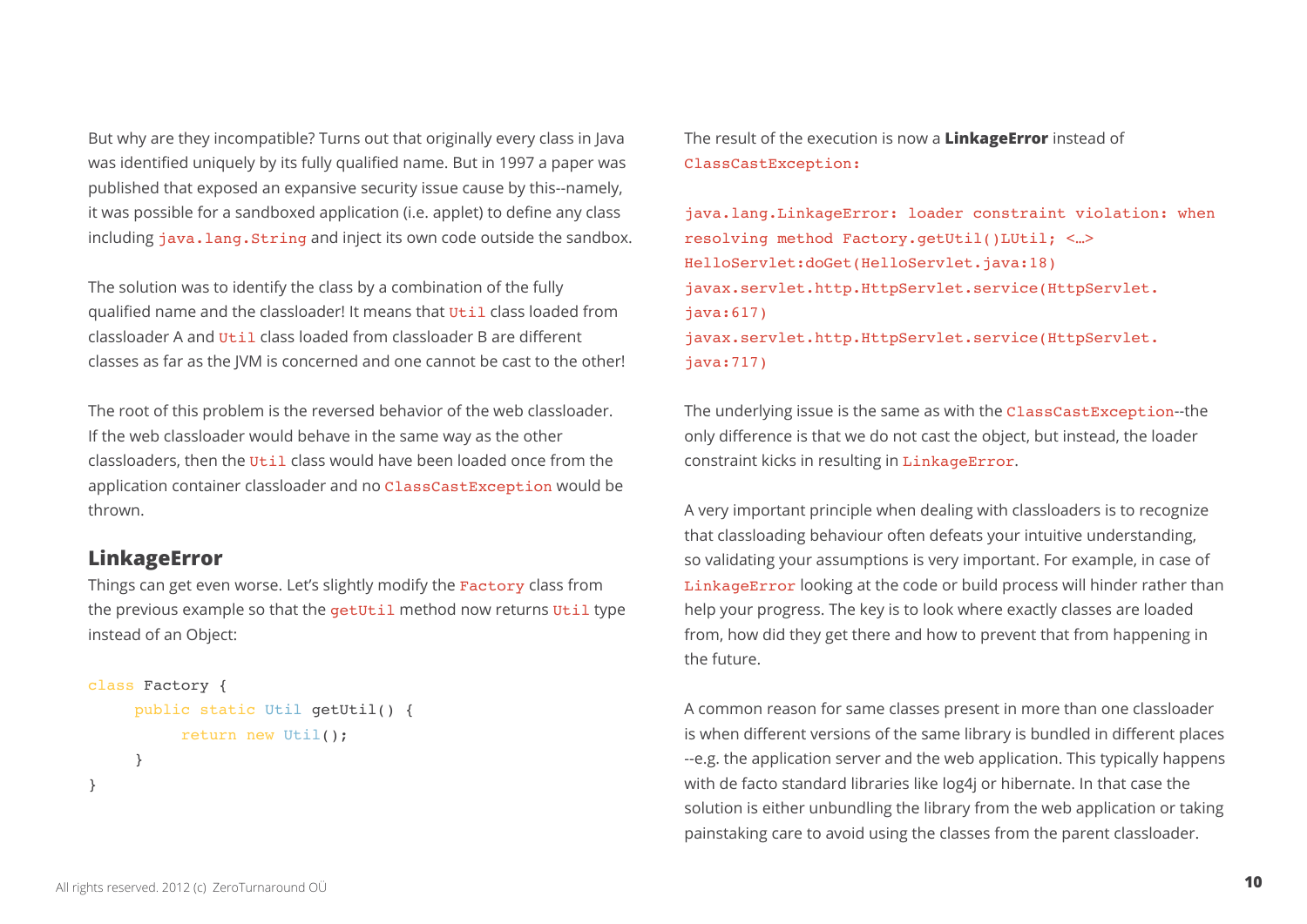#### **IllegalAccessError**

It turns out that not only is the class identified by its name and classloader, but the rule is also applicable for packages. To demonstrate that, let's change the Factory. getUtil method's access modifier to default:

```
class Factory {
    static Object getUtil() {
        return new Util();
    }
}
```
Both HelloServlet and Factory are assumed to reside in the same (default) package, so getUtil is visible in the HelloServlet class. Unfortunately, if we try to access it at runtime, we'll see the IllegalAccessError exception

```
java.lang.IllegalAccessError: tried to access method 
Factory.getUtil()Ljava/lang/Object;
      HelloServlet:doGet(HelloServlet.java:18)
      javax.servlet.http.HttpServlet.service(HttpServlet.java:617)
      javax.servlet.http.HttpServlet.service(HttpServlet.java:717)
```
Although the access modifier is correct for the application to compile, the classes are loaded from different classloaders at runtime, and the application fails to operate. This is caused by the fact that same as classes, packages are also identified by their fully qualified name and the classloader for the same security reasons.

ClassCastException, LinkageError and IllegalAccessError manifest themselves a bit differently according to the implementation but the root cause is the same - classes being loaded by different classloaders.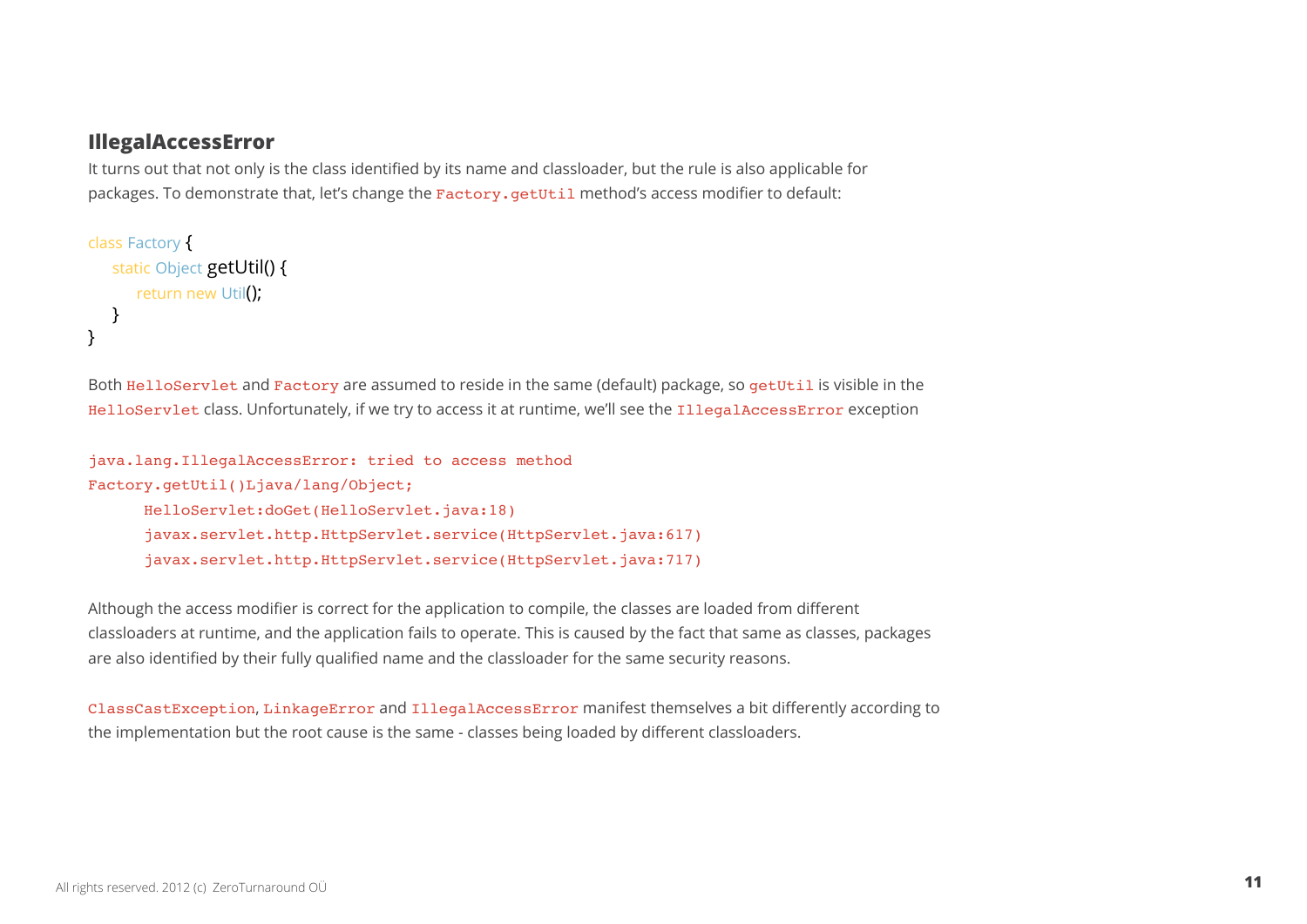## **YOUR CLASSLOADER** CHEATSHEET

Print out this cheatsheet and see quickly how to fix common issues with classloaders. It might save your sanity, job, or both one day!

## **No class** found

#### **Variants**

- ClassNotFoundException
- NoClassDefFoundError

#### **Helpful**

- IDE class lookup (Ctrl+Shift+T in Eclipse)
- find \*.jar -exec jar -tf '{}'\; | grep MyClass
- URLClassLoader.getUrls()
- Container specific logs

## **Wrong class** found

#### **Variants**

IncompatibleClassChangeError AbstractMethodError NoSuch(Method|Field)Error ClassCastException, IllegalAccessError

#### **Helpful**

- -verbose:class
- ClassLoader.getResource()
- javap -private MyClass

## **More than** one class found

#### **Variants**

- LinkageError (class loading constraints violated)
- ClassCastException, IllegalAccessError

#### **Helpful**

- -verbose:class
- ClassLoader.getResource()

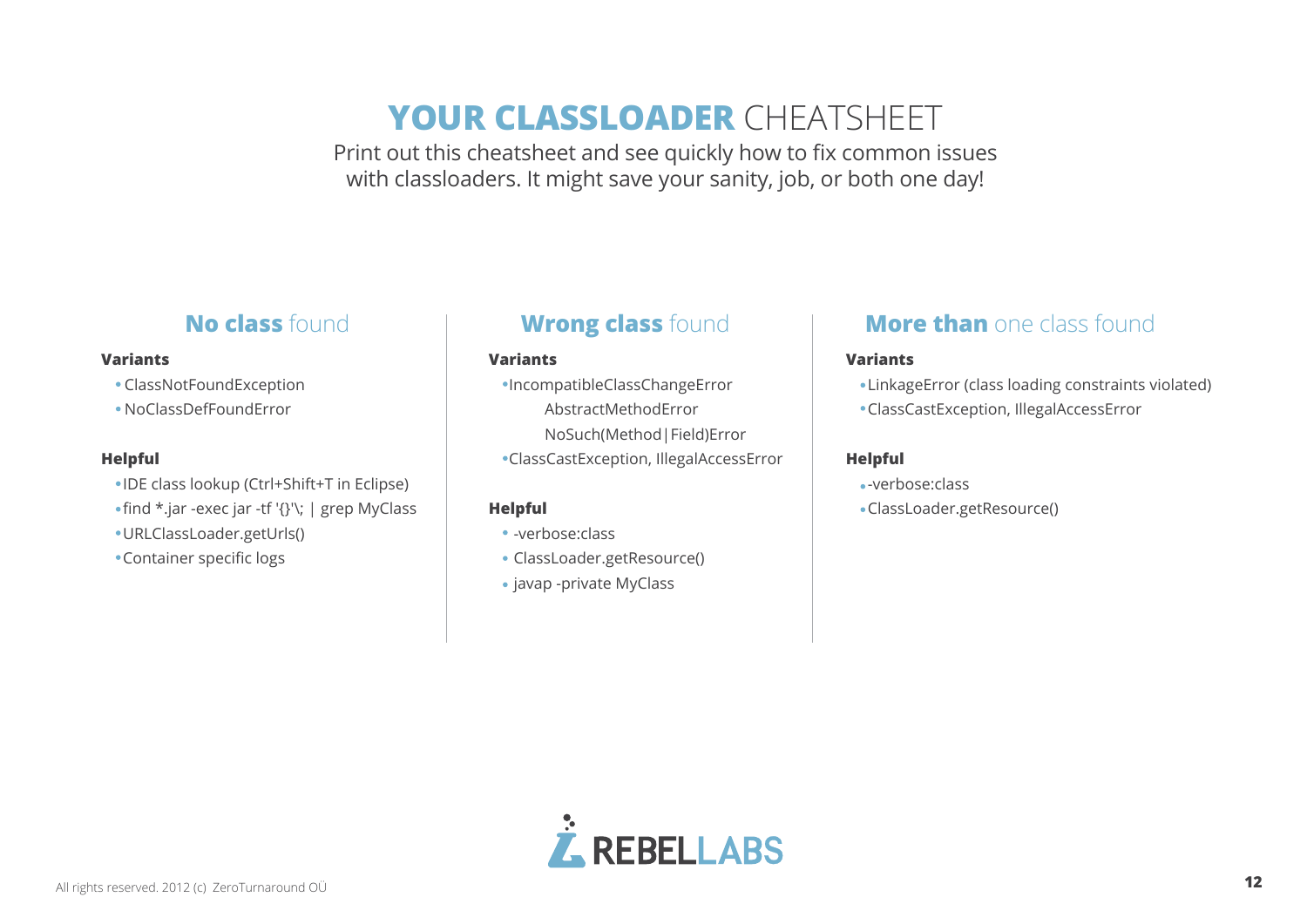## **PART II**  DYNAMIC CLASSLOADERS IN WEB APPS

In Part II, we review how dynamic classloaders are used in web applications and module systems, what headaches they can cause and discuss how to do it better.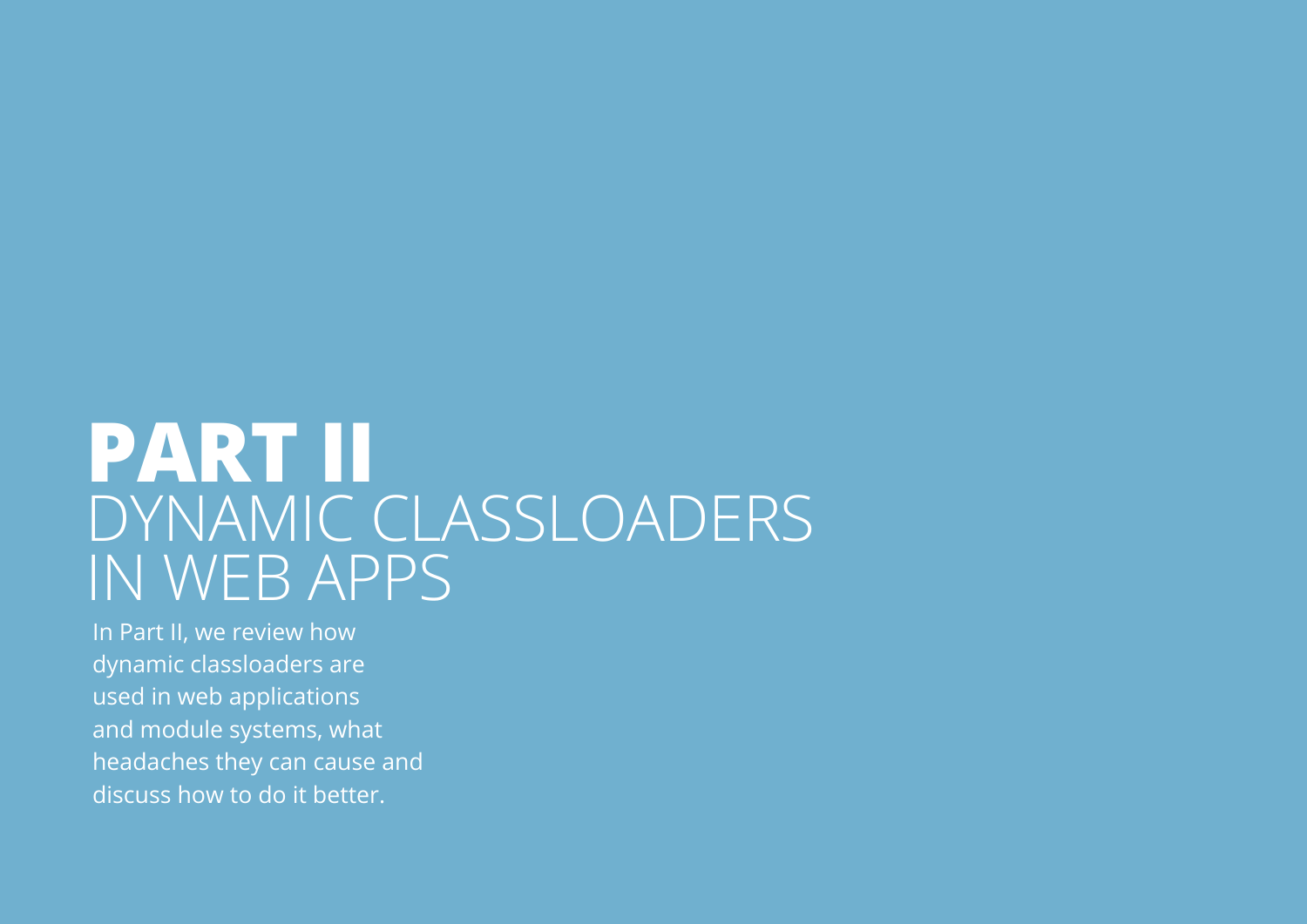## **Dynamic** classloading

The first thing to understand when talking about dynamic classloading is the relation between classes and objects. All Java code is associated with methods contained in classes. Simplified, you can think of a class as a collection of methods, that receive "this" as the first argument. The class with all its methods is loaded into memory and receives a unique identity. In the Java API this identity is represented by an instance of java.lang.Class that you can access using the MyObject.class expression.

Every object created gets a reference to this identity accessible through the Object.getClass() method. When a method is called on an object, the JVM consults the class reference and calls the method of that particular class. That is, when you call mo.method() (where mo is an instance of MyObject), then it's semantically equivalent to mo.getClass(). getDeclaredMethod("method").invoke(mo) (this is not what the JVM actually does, but the result is the same).

Every Class object is in turn associated with its classloader (MyObject.class.getClassLoader()). The main role of the classloader is to define a class scope - where the class is visible and where it isn't. This scoping allows for classes with the same name to exist as long as they are loaded in different classloaders. It also allows loading a newer version of the class in a different classloader.



The main problem with code reloading in Java is that although you can load a new version of a class, it will get a completely different identity and the existing objects will keep referring the previous version of the class. So when a method is called on those objects it will execute the old version of the method.

Let's assume that we load a new version of the MyObject class. Let's refer to the old version as  $MyObject$  1 and to the new one as MyObject 2. Let's also assume that MyObject.method() returns "1" in MyObject\_1 and "2" in MyObject\_2. Now if mo2 is an instance of MyObject\_2: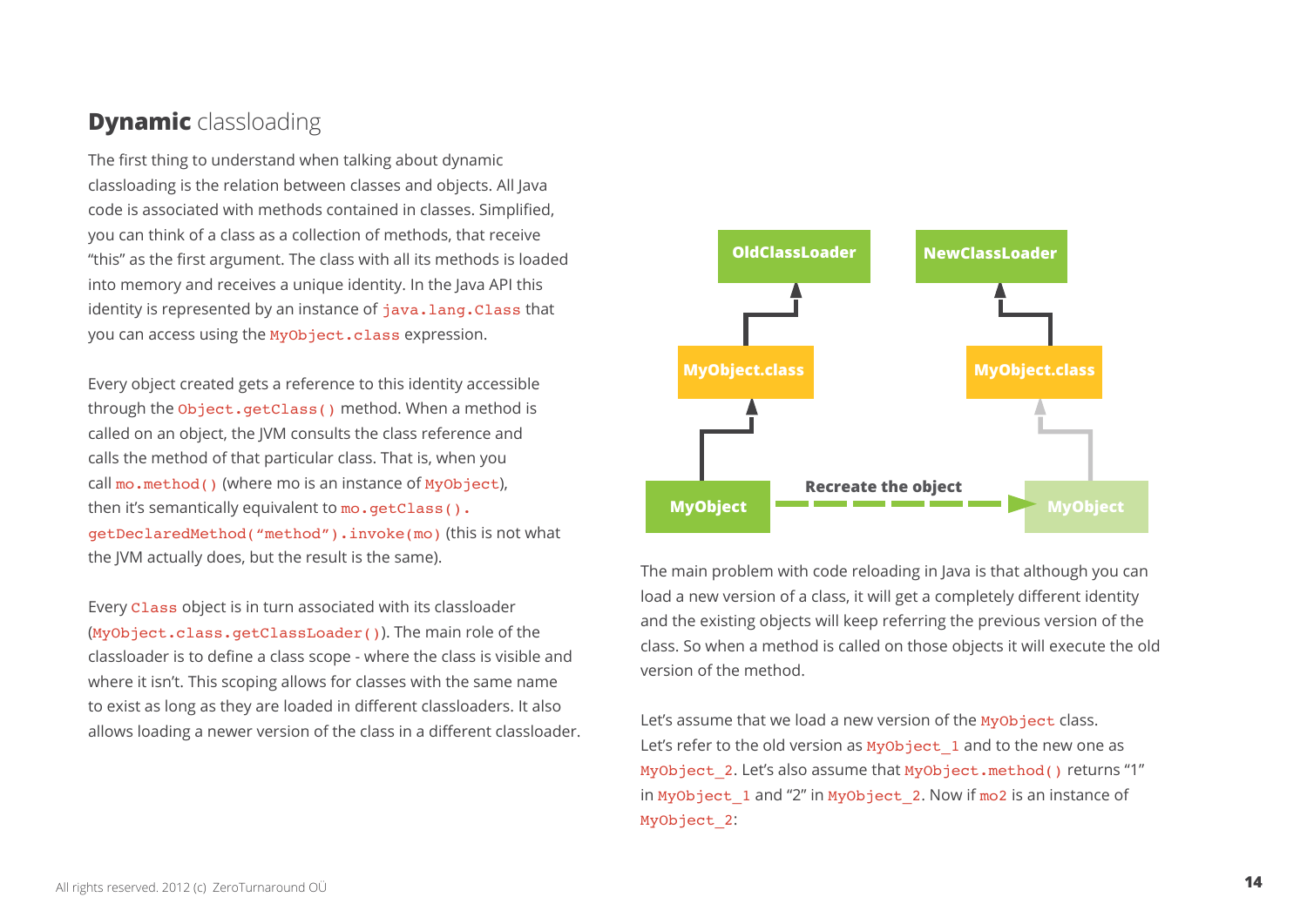• mo.getClass() != mo2.getClass() • mo.getClass().getDeclaredMethod("method").invoke(mo) •!= mo2.getClass().getDeclaredMethod("method").invoke(mo2) • mo.getClass().getDeclaredMethod("method").invoke(mo2) throws a ClassCastException, because the Class identities of mo and mo2 do no match.

#### **Down** & Dirty

Let's see how this would look in code. Remember, what we're trying to do here is load a newer version of a class, in a different classloader. We'll use a Counter class that looks like this:

```
public class Counter implements ICounter {
  private int counter;
```

```
public String message() {
     return "Version 1";
   }
   public int plusPlus() {
     return counter++;
   }
   public int counter() {
     return counter;
   }
}
```
We'll use a main() method that will loop infinitely and print out the information from the Counter class. We'll also need two instances of the Counter class: *counter1* that is created once in the beginning and *counter2* that is recreated on every roll of the loop:

```
public class Main {
  private static ICounter counter1;
  private static ICounter counter2;
  public static void main(String[] args) {
    counter1 = CounterFactory.newInstance();
    while (true) {
      counter2 = CounterFactory.newInstance();
      System.out.println("1) " +
        counter1.message() + " = " + counter1.plusPlus()); System.out.println("2) " +
        counter2.message() + " = " + counter2.plusPlus()); System.out.println();
     Thread.currentThread().sleep(3000);
    }
  }
}
```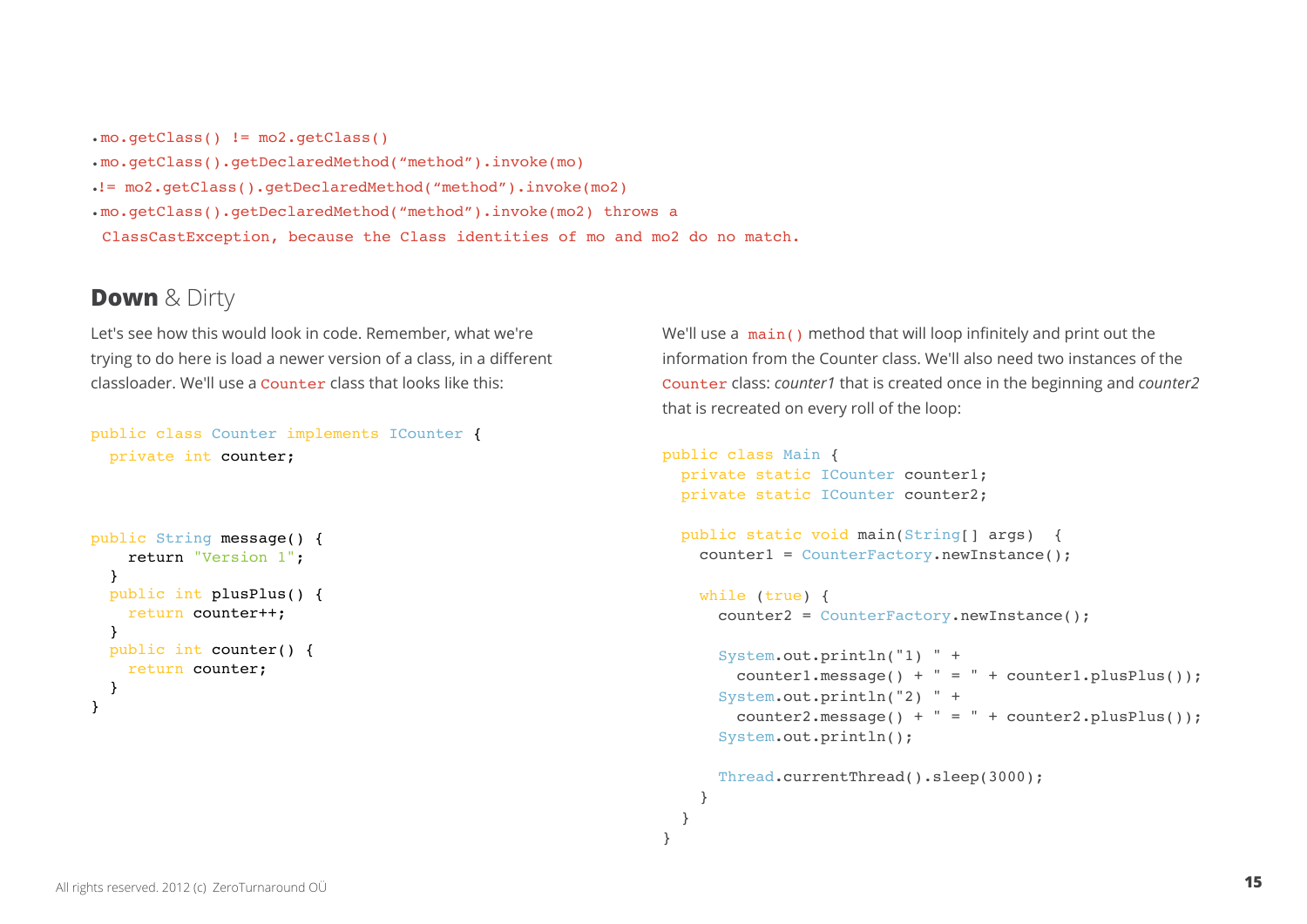ICounter is an interface with all the methods from Counter. This is necessary because we'll be loading Counter in an isolated classloader, so Main cannot use it directly (otherwise we'd get a ClassCastException).

```
public interface ICounter {
 String message();
```

```
int plusPlus();
}
```
From this example, you might be surprised to see how easy it is to create a dynamic classloader. If we remove the exception handling it boils down to this:

```
public class CounterFactory {
  public static ICounter newInstance() {
     URLClassLoader tmp =
      new URLClassLoader(new URL[] {getClassPath()}) 
{
         public Class loadClass(String name) {
           if ("example.Counter".equals(name))
             return findClass(name);
           return super.loadClass(name);
 }
       };
     return (ICounter)
       tmp.loadClass("example.Counter").newInstance();
  }
}
```
The method getClassPath() for the purposes of this example could return the hardcoded classpath. However we can use the ClassLoader.getResource() API to automate that. Now let's run Main.main and see the output after waiting for a few loop rolls:

```
1) Version 1 = 32) Version 1 = 0
```
As expected, while the counter in the first instance is updated, the second stays at "0". If we change the Counter.message() method to return "Version 2". The output will change as follows:

> 1) Version  $1 = 4$  $2)$  Version  $2 = 0$

As we can see, the first instance continues incrementing the counter, but uses the old version of the class to print out the version. The second instance class was updated, however all of the state is lost.

To remedy this, let's try to reconstruct the state for the second instance. To do that we can just copy it from the previous iteration.

First we add a new copy() method to Counter class (and corresponding interface method):

```
public ICounter copy(ICounter other) {
       if (other != null)
             counter = other.counter();
       return this;
    }
```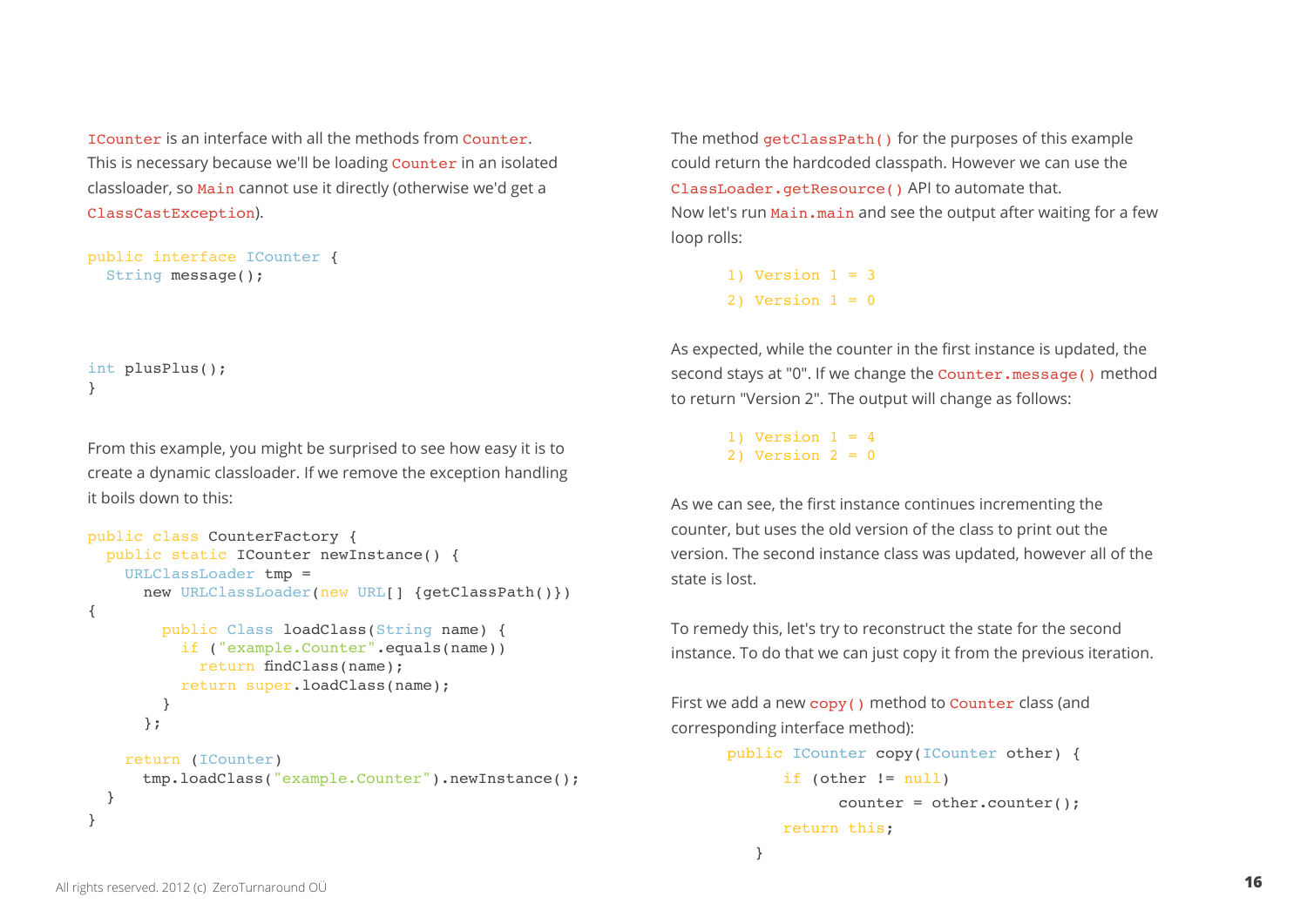Next we update the line in the Main.main() method that creates the second instance:

```
counter2 = CounterFactory.newInstance().copy(counter2);
```
Now waiting for a few iterations yields:

- 1) Version  $1 = 3$
- 2) Version  $1 = 3$

And changing Counter.message() method to return "Version 2" yields:

> 1) Version  $1 = 4$ 2) Version  $2 = 4$

As you can see even though it's possible for the end user to see that the second instance is updated and all its state is preserved, it involves managing that state by hand. Unfortunately, there is no way in the Java API to just update the class of an existing object or even reliably copy its state, so we will always have to resort to complicated workarounds.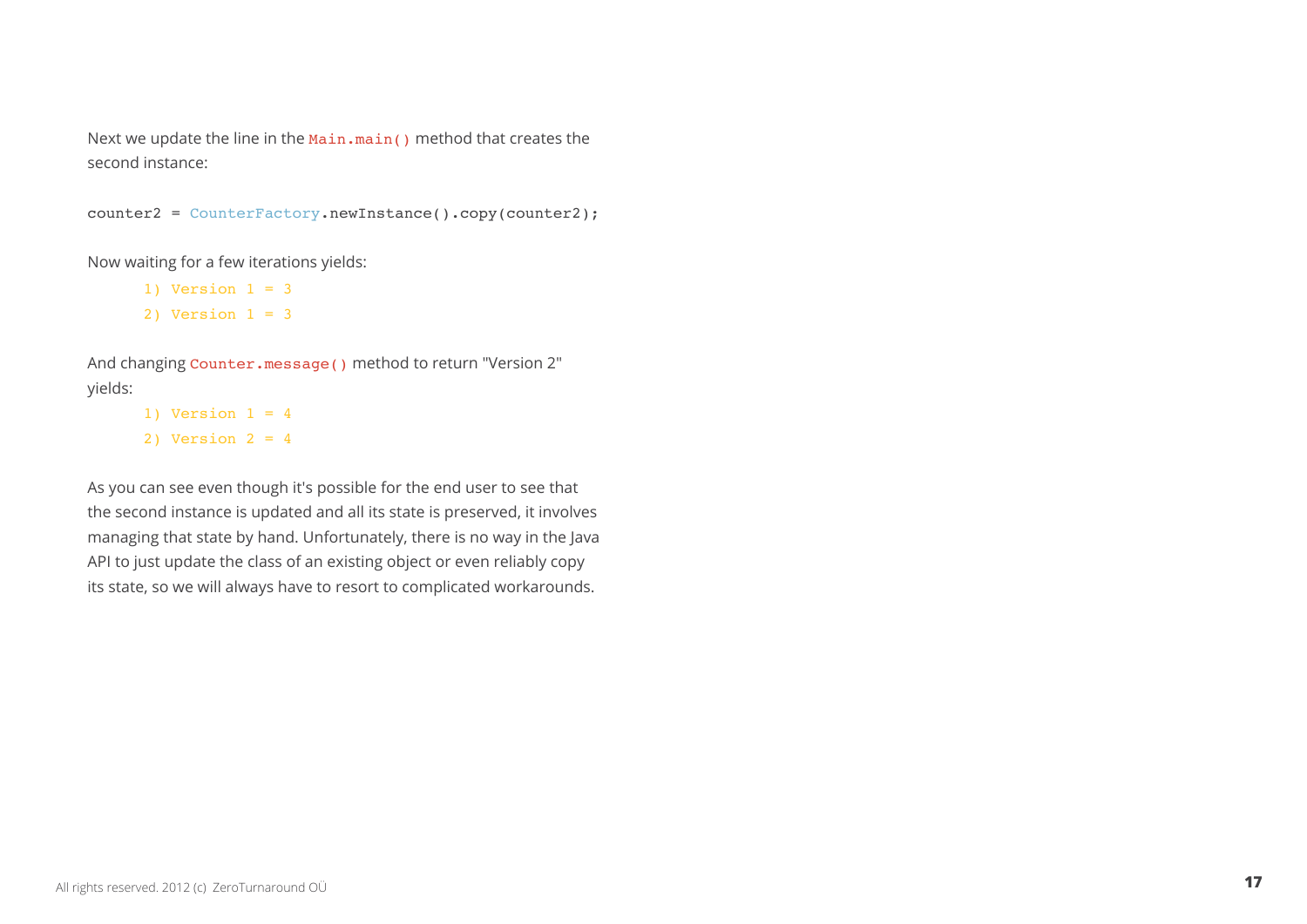### **How Do Classloader**  Leaks Happen?

If you have programmed in Java for some time you know that memory leaks do happen. Usually it's the case of a collection somewhere with references to objects (e.g. listeners) that should have been cleared, but never were. Classloaders are a very special case of this, and unfortunately, with the current state of the Java platform, these leaks are both inevitable and costly: routinely causing OutOfMemoryError's in production applications after just a few redeploys.

We saw before that every object has a reference to its class, which in turn has a reference to its classloader. However we didn't mention that every classloader in turn has a reference to each of the classes it has loaded, each of which holds static fields defined in the class:



This means that

- 1. If a classloader is leaked it will hold on to all its classes and all their static fields. Static fields commonly hold caches, singleton objects, and various configuration and application states. Even if your application doesn't have any large static caches, it doesn't mean that the framework you use doesn't hold them for you (e.g. Log4) is a common culprit as it's often put in the server classpath). This explains why leaking a classloader can be so expensive.
- To leak a classloader it's enough to leave a reference to any object, created from a class, loaded by 2. that classloader. Even if that object seems completely harmless (e.g. doesn't have a single field), it will still hold on to its classloader and all the application state. A single place in the application that survives the redeploy and doesn't clean up properly is enough to sprout the leak. In a typical application there will be several such places, some of them almost impossible to fix due to the way third-party libraries are built. Leaking a classloader is therefore, quite common.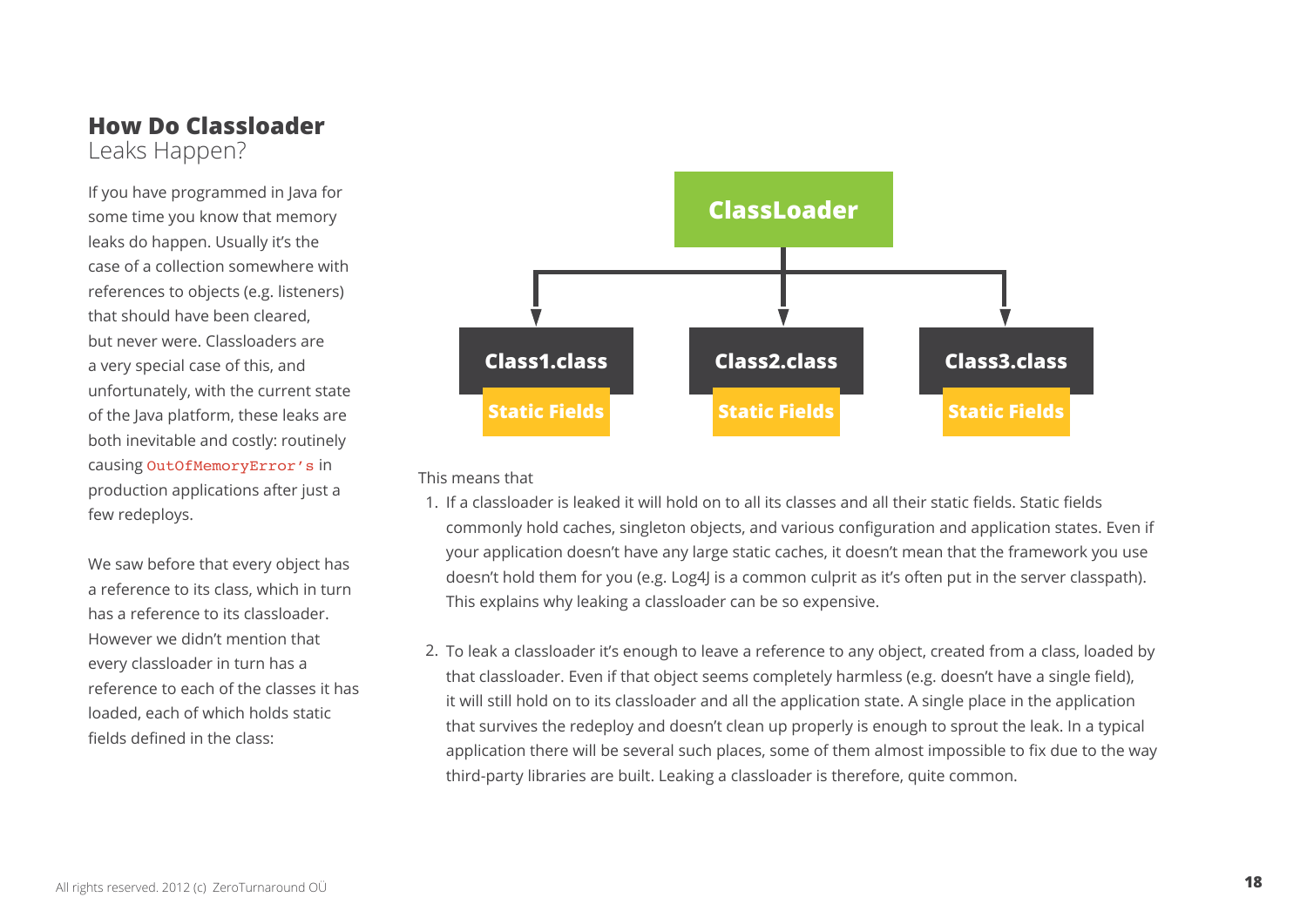## **Introducing** the LEAK

We will use the exact same Main class as before to show what a simple leak could look like:

```
public class Main {
private static ICounter counter1;
  private static ICounter counter2;
  public static void main(String[] args) {
    counter1 = CounterFactory.newInstance().copy();
    while (true) {
       counter2 = CounterFactory.newInstance().copy();
       System.out.println("1) " +
        counter1.message() + " = " + counter1.plusPlus()); System.out.println("2) " +
        counter2.message() + " = " + counter2.plusPlus()); System.out.println();
       Thread.currentThread().sleep(3000);
     }
   }
}
```
The CounterFactory class is also exactly the same, but here's where things get leaky. Let's introduce a new class called Leak and a corresponding interface ILeak:

```
interface ILeak {
}
public class Leak implements ILeak {
  private ILeak leak;
  public Leak(ILeak leak) {
     this.leak = leak;
  }
}
```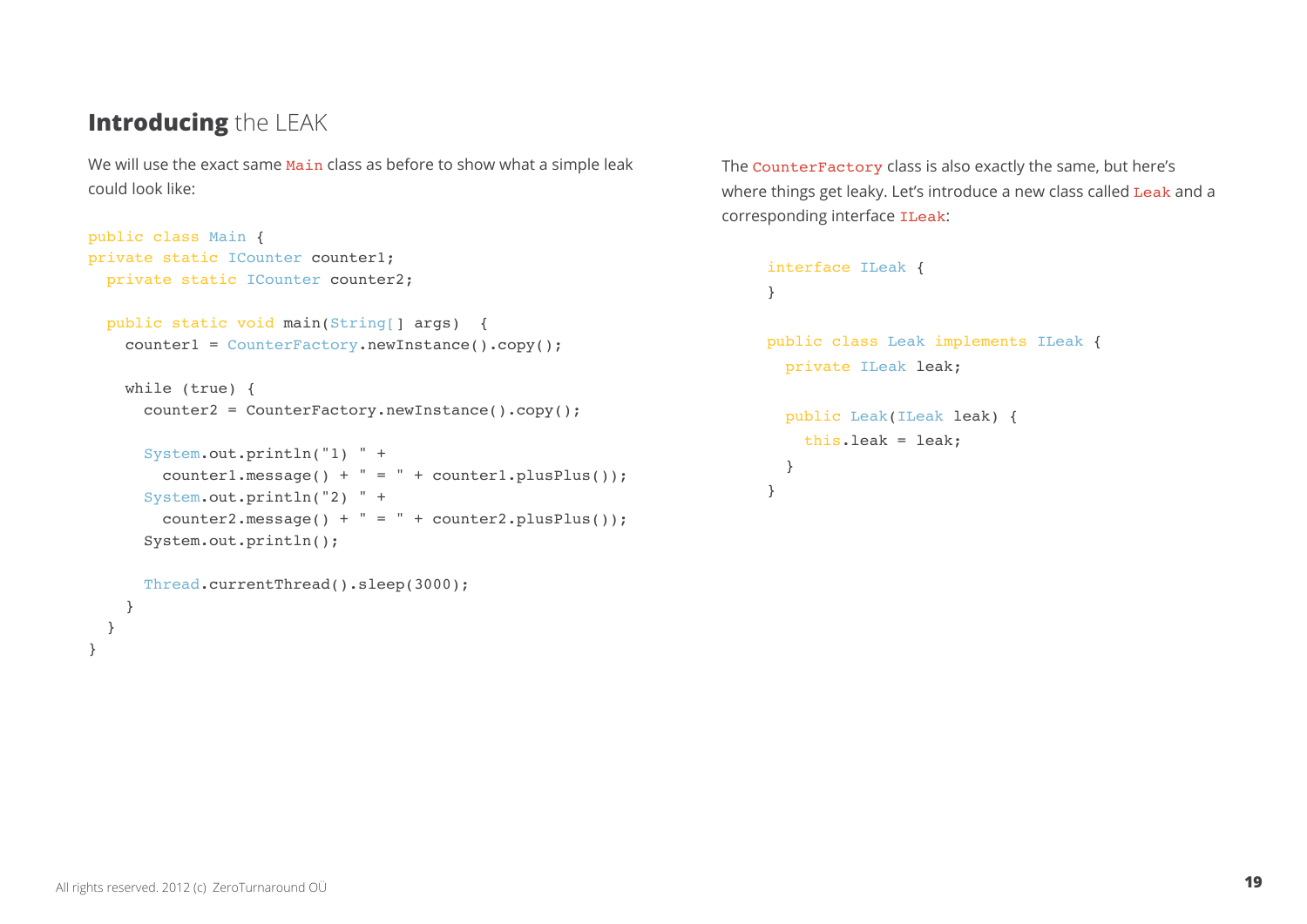As you can see it's not a terribly complicated class: it just forms a chain of objects, with each doing nothing more than holding a reference to the previous one. We will modify the Counter class to include a reference to the Leak object and throw in a large array to take up memory (it represents a large cache). Let's omit some methods shown earlier for brevity:

```
public class Counter implements ICounter {
```
 private int counter; private ILeak leak;

```
 private static final long[] cache = new long[1000000];
```

```
 /* message(), counter(), plusPlus() impls */
```

```
 public ILeak leak() {
   return new Leak(leak);
 }
```

```
 public ICounter copy(ICounter other) {
   if (other != null) {
     counter = other.counter();
    \text{leak} = \text{other.} \text{leak}();
   }
   return this;
 }
```
The important things to note about the Counter class are:

- 1. Counter holds a reference to Leak, but Leak has no references to Counter.
- 2. When Counter is copied (method copy() is called) a new Leak object is created holding a reference to the previous one.

If you try to run this code an OutOfMemoryError will be thrown after just a few iterations:

Exception in thread "main" java.lang.OutOfMemoryError: Java heap space at example.Counter.<clinit>(Counter. java:8)

With the right tools, we can look deeper and see how this happens.

}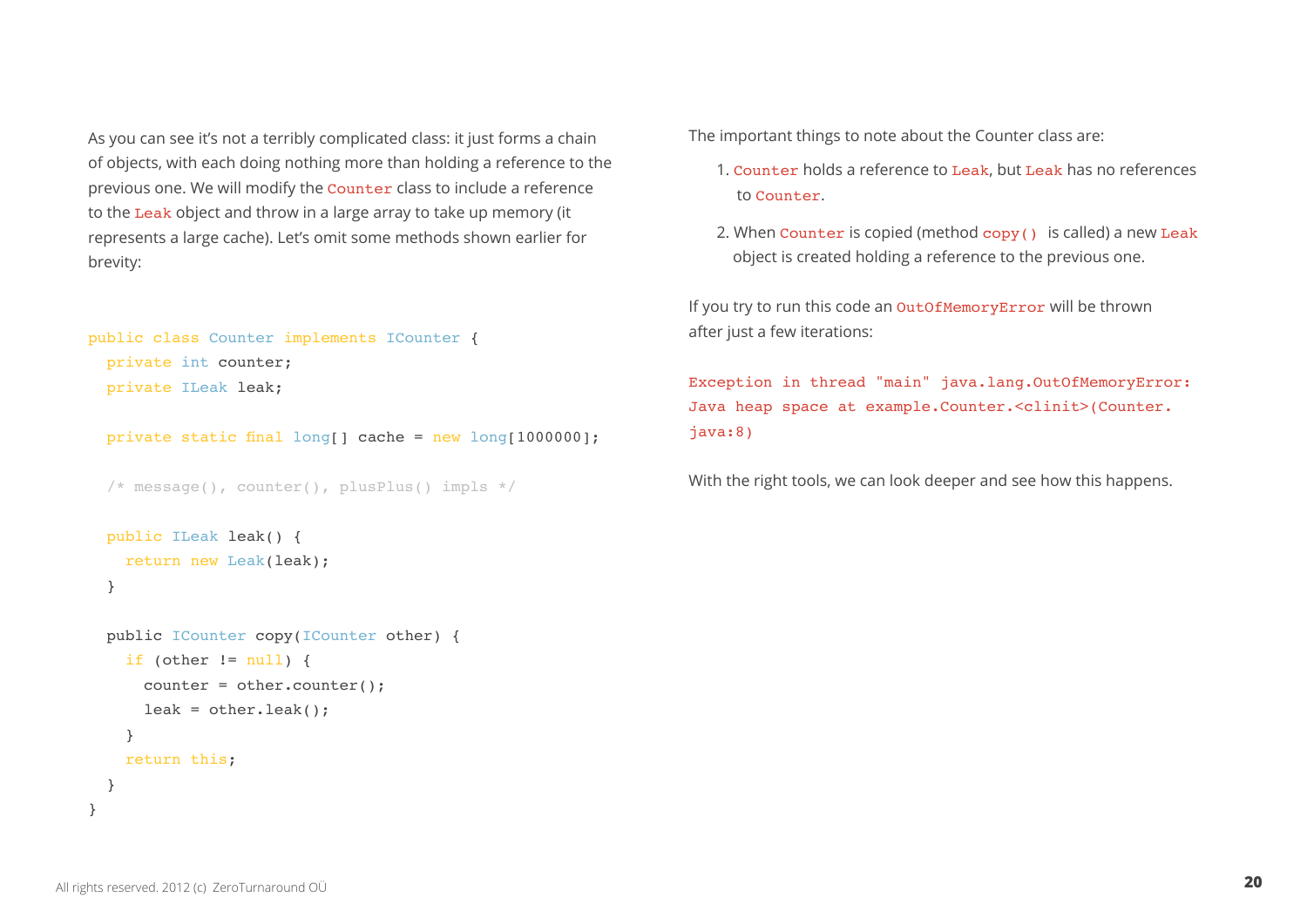## **Post Mortem** Leak Analysis

Since Java 5.0, we've been able to use the jmap command line tool included in the JDK distribution to dump the heap of a running application (or for that matter even extract the Java heap from a core dump). However, since our application is crashing we will need a feature that was introduced in Java 6.0: dumping the heap on OutOfMemoryError. To do that we only need to add -XX:+HeapDumpOnOutOfMemoryError to the JVM command line:

java.lang.OutOfMemoryError: Java heap space Dumping heap to java pid37266.hprof ... Heap dump file created [57715044 bytes in 1.707 secs] Exception in thread "main" java.lang.OutOfMemoryError: Java heap space

at example.Counter.<clinit>(Counter.java:8)

After we have the heap dump we can analyze it. There are a number of tools (including jhat, a small web-based analyzer included with the JDK), but here we will use the more sophisticated Eclipse Memory Analyzer (MAT).

After loading the heap dump into the MAT we can look at the Dominator Tree analysis. It is a very useful analysis that will usually reliably identify the biggest memory consumers in the heap and what objects hold a reference to them. In our case it seems quite obvious that the Leak class is the one that consumes most of the heap:

| $\Box$ Leak.java<br>I ILeak.java<br>$\approx$ java pid15541.hprof $\approx$<br>J WebAppFactory.java | $\mathcal{D}_1$     |                            |
|-----------------------------------------------------------------------------------------------------|---------------------|----------------------------|
| i Ⅱ 님 @   티 · �� ·   Q   급 · ඕ · 스 ·   상                                                            |                     |                            |
| i Overview   dominator_tree &                                                                       |                     |                            |
| <b>Class Name</b>                                                                                   |                     | Shallow Heap Retained Heap |
| t> <regex></regex>                                                                                  | <numeric></numeric> | <numeric></numeric>        |
| ▼ 6 sun.misc.Launcher\$AppClassLoader @ 0x7f81ca080                                                 | 136                 | 120,117,520                |
| Java.util.Vector @ 0x7f89878b0                                                                      | 40                  | 120,058,960                |
| $\blacksquare$ java.lang.Object[10] @ 0x7f89765d8                                                   | 104                 | 120,058,920                |
| ▼ c class example.AppServer @ 0x7fb280de0                                                           | 8                   | 120.058.816                |
| ▼ example.WebApp @ 0x7f3f47f90                                                                      | 32                  | 120,058,808                |
| $\triangledown$ example. Leak @ 0x7f3f48028                                                         | 24                  | 112,054,880                |
| V example. Leak @ 0x7fa83eb68                                                                       | 24                  | 104,050,960                |
| example.Leak @ 0x7fa83e028                                                                          | 24                  | 96,047,040                 |
| example.Leak @ 0x7f37a4be0                                                                          | 24                  | 88.043.120                 |
| $\triangledown$ class example. Leak @ 0x7fb2a34c0                                                   | $\mathbf 0$         | 8,003,896                  |
| V 0 example.WebAppFactory\$1 @ 0x7f37a3598                                                          | 136                 | 8,003,896                  |
| Java.util.Vector @ 0x7f37a4d90                                                                      | 40                  | 8,000,176                  |
| $\triangledown$ [i] java.lang.Object[10] @ 0x7f37a5408                                              | 104                 | 8,000,136                  |
| C class example. WebApp @ 0x7fb2a18a8                                                               | 8                   | 8,000,032                  |
| [1] long[1000000] @ 0x7f98fbc08                                                                     | 8,000,024           | 8,000,024                  |
|                                                                                                     |                     |                            |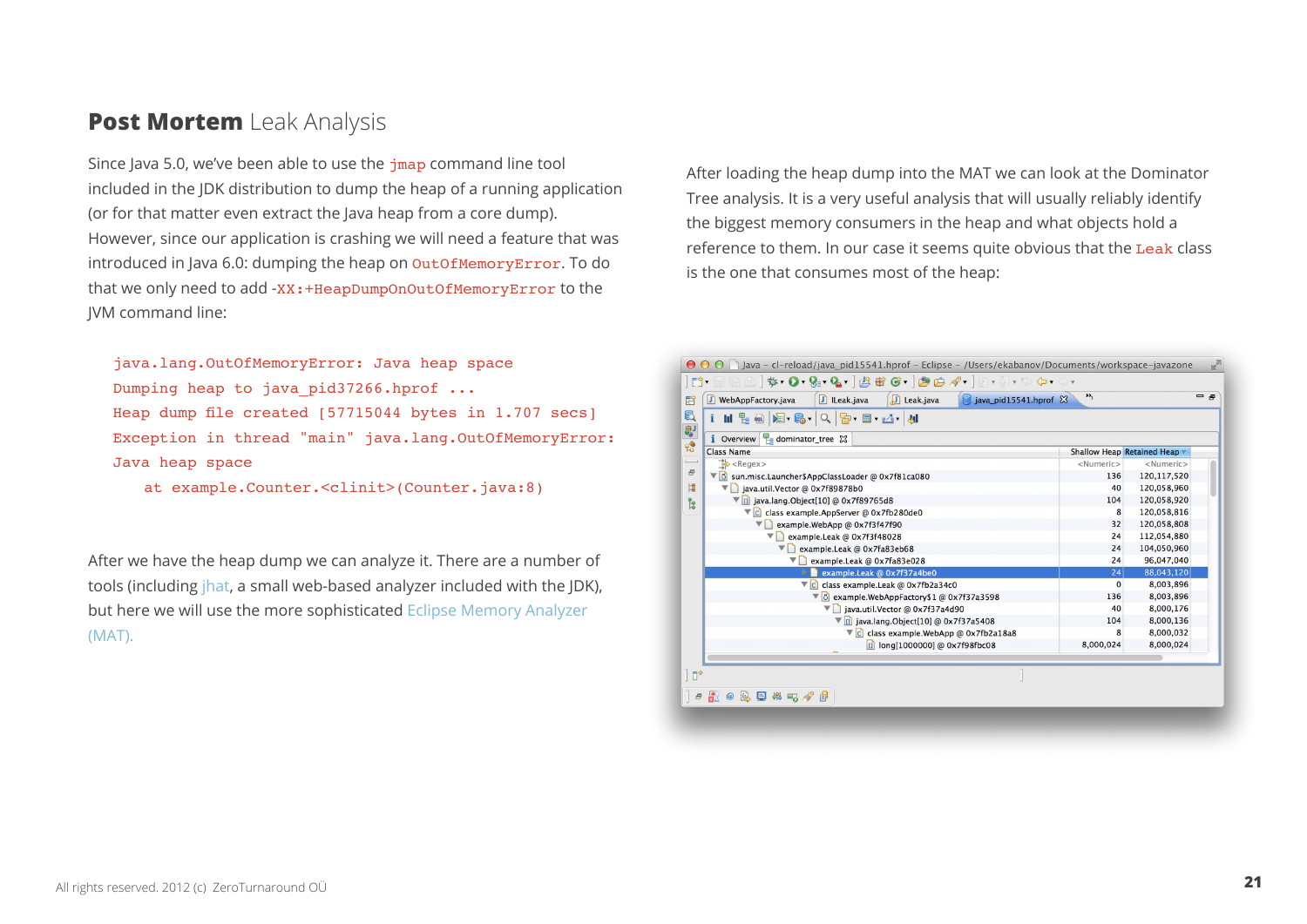You may notice that one of the intermediate objects is CounterFactory\$1, which refers to the anonymous subclass of URLClassLoader we created in the CounterFactory class. In fact what is happening is exactly the situation we described in the beginning of the article:

- Each Leak object is leaking. They are holding on to their classloaders
- The classloaders are holding onto the Counter class they have loaded:



This example is slightly contrived, the main idea to take away is that it's easy to leak a single object in Java. Each leak has the potential to leak the whole classloader if the application is redeployed or otherwise a new classloader is created. Preventing such leaks is very challenging and solving them in post-mortem does not prevent new leaks from being introduced.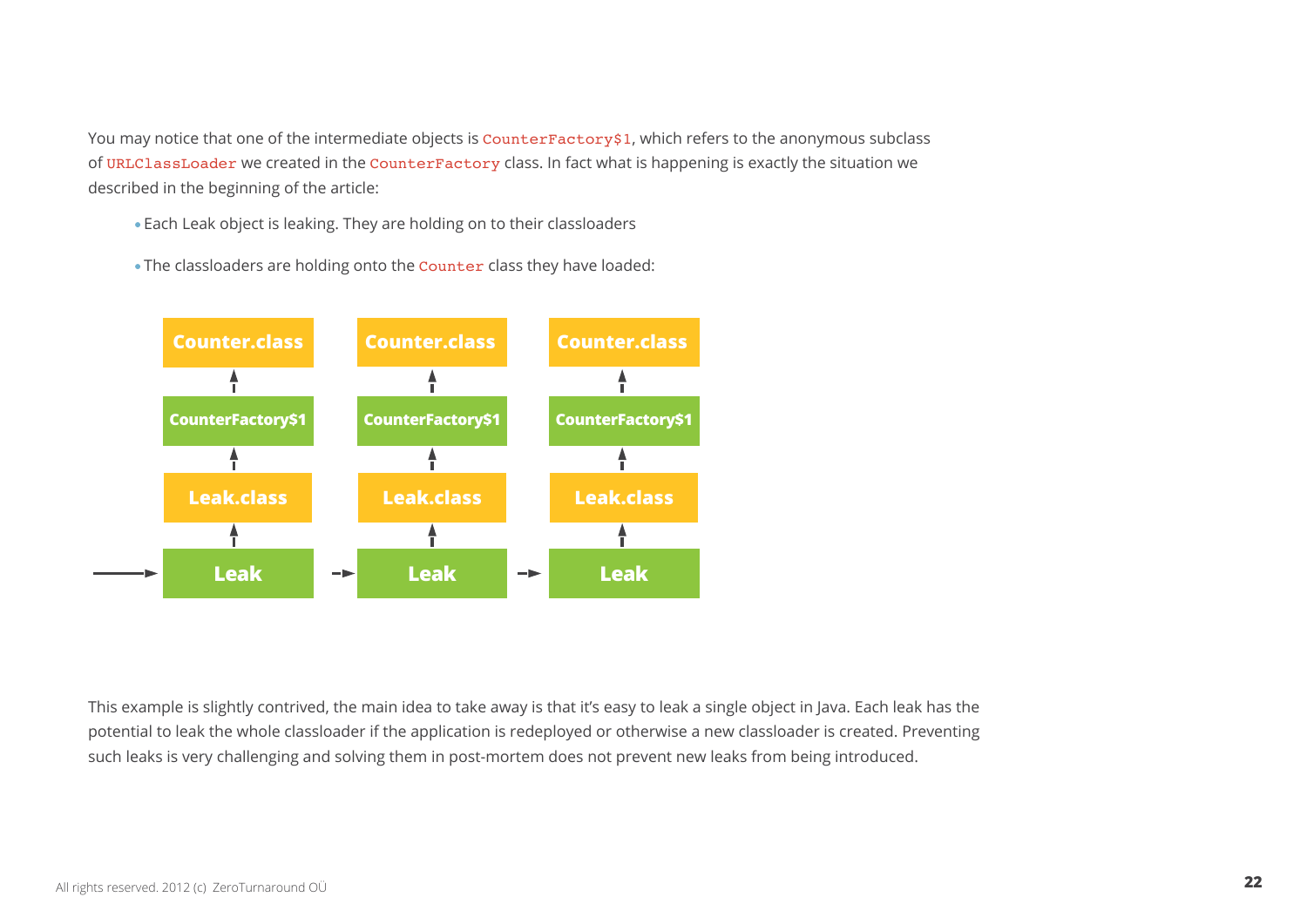## **Dynamic classloading in** Java EE Web Applications

In order for a Java EE web application to run, it has to be packaged into an archive with a .WAR extension and deployed to a servlet container like Tomcat. This makes sense in production, as it gives you a simple way to assemble and deploy the application, but when developing that application you usually just want to edit the application's files and see the changes in the browser.

We already examined how dynamic classloaders can be used to reload Java classes and applications. In this part, we will take a look at how servers and frameworks use dynamic classloaders to speed up the development cycle. We'll use Apache Tomcat as the primary example (Tomcat is also directly relevant for JBoss and GlassFish as these containers embed Tomcat as the servlet container).

To make use of dynamic classloaders we must first create them. When deploying your application, the server will create one classloader for each application (and each application module in the case of an enterprise application).

In Tomcat each .WAR application is managed by an instance of the StandardContext class that creates an instance of WebappClassLoader used to load the web application classes. When a user presses "reload" in the Tomcat Manager the following will happen:

- StandardContext.reload() method is called
- The previous WebappClassLoader instance is replaced with a new one
- All reference to servlets are dropped
- New servlets are created
- Servlet.init() is called on them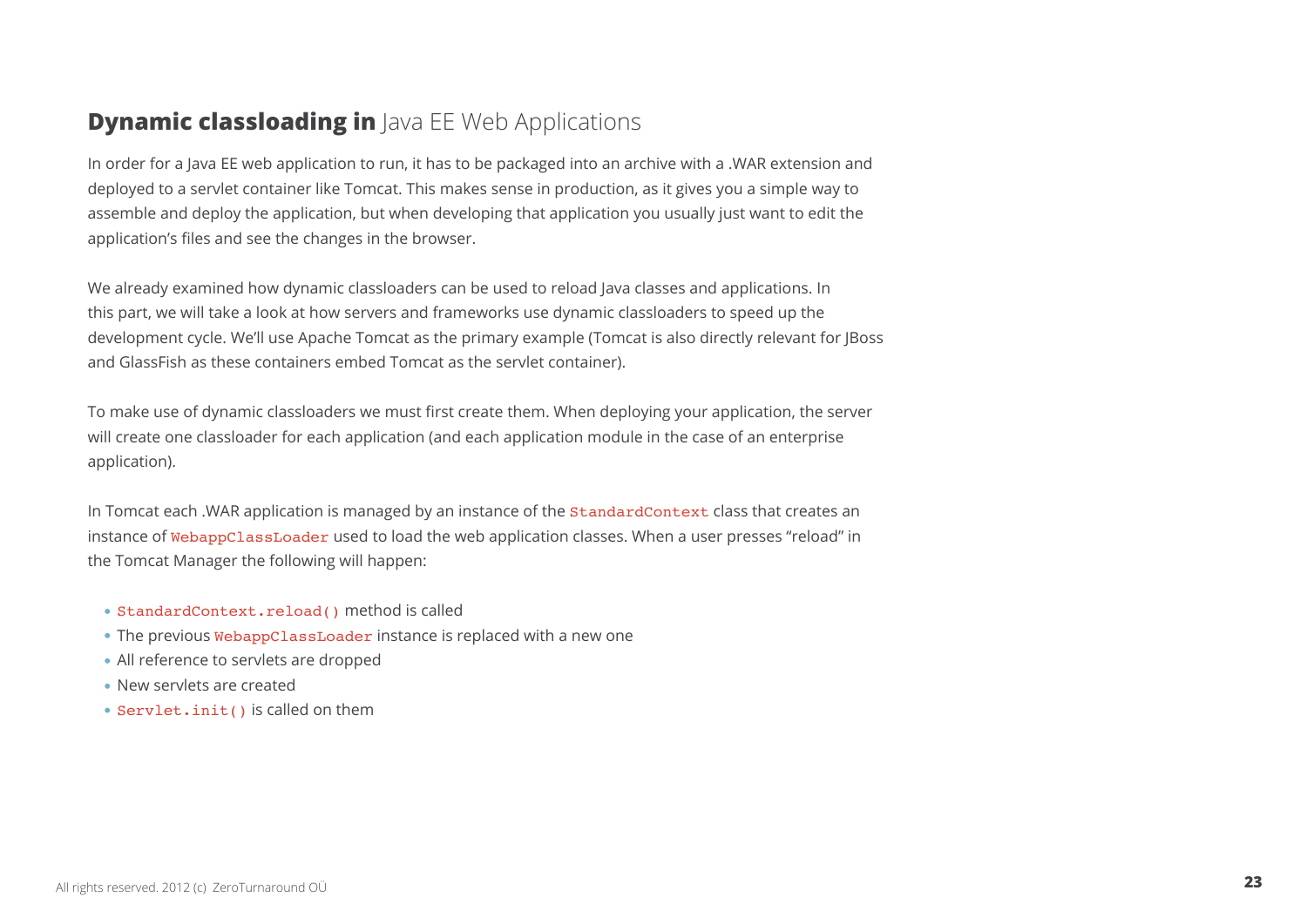

Calling Servlet.init() recreates the "initialized" application state with the updated classes loaded using the new classloader instance. The main problem with this approach is that to recreate the "initialized" state we run the initialization from scratch, which usually includes loading and processing metadata/ configuration, warming up caches, running all kinds of checks and so on. In a sufficiently large application this can take many minutes, but in a small application this often takes just a few moments and is fast enough to seem instant.

This is very similar to the Counter example we discussed previously and is subject to the same issues. Most applications deployed in production will run out of memory after a few redeploys. This is due to the many connections between application container, libraries and Java core classes that are necessary for the application to run. If even one of those connections is not proactively cleaned up, the web application will not be garbage collected.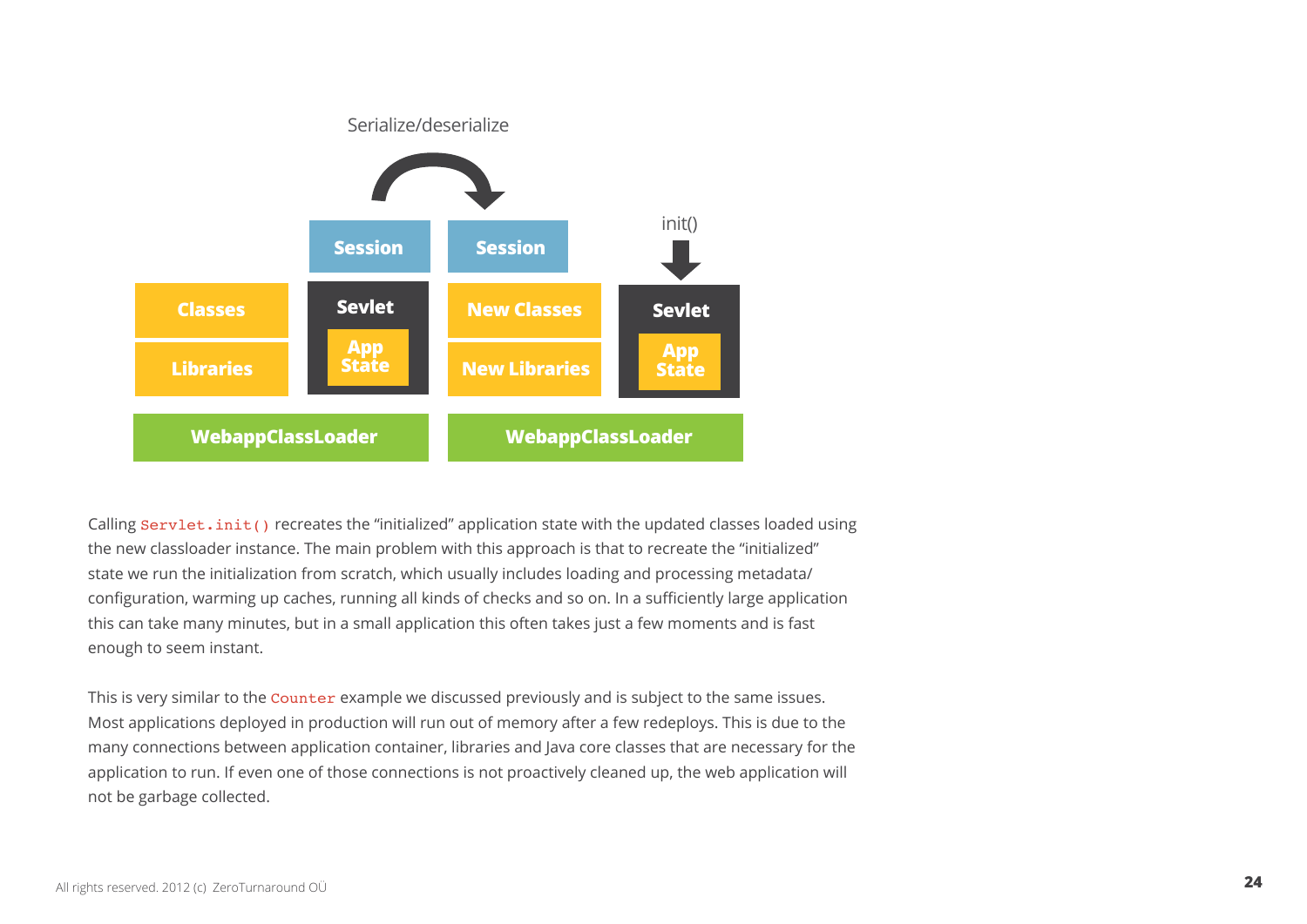#### **Modern Classloaders**

Having a hierarchy of classloaders is not always enough. Modern classloaders including OSGi take the approach of having one classloader per module (typically a jar file). All classloaders are siblings, may refer to each other, and share a central repository. Each module declares the packages it imports (from siblings) and exports (to siblings). Given a package name, the common repository is able to find relevant classloaders.

Assuming that all packages must be either imported or exported, a simplified modular classloader might look like this:

```
class MClassLoader extends ClassLoader {
 // Initialized during startup from imports
  Set<String> imps;
 public Class loadClass(String name) {
   String pkg = name.substring(0, name.lastIndexOf('.'));
    if (!imps.contains(pkg))
      return null;
    return repository.loadClass(name);
 }
}
class MRepository {
  // Initialized during startup from exports
 Map<String, List<MClassLoader>> exps;
 public Class loadClass(String name) {
   String pkg = name.substring(0, name.lastIndexOf('.'));
    for (MClassLoader cl : exps.get(pkg)) {
      Class result = cl.loadLocalClass(name);
      if (result != null)
        return result;
   }
    return null;
  }
}
```
Troubleshooting issues with modern classloaders is similar as with a classloader hierarchy: ClassLoader.getResource() and -verbose: class still help. But now you need to think in terms of export/import as well as the classpath.

There are problems with the modern approach. Firstly, import is a one-way street - if you want to use Hibernate, you import it, but it cannot access your classes. Secondly, leaking is perhaps even more problematic: the more classloaders, the more references between them, the easier leaking becomes. Thirdly, deadlocks may happen as the JVM enforces a global lock on loadClass() (this is fixed with the parallel classloader in Java SE 7).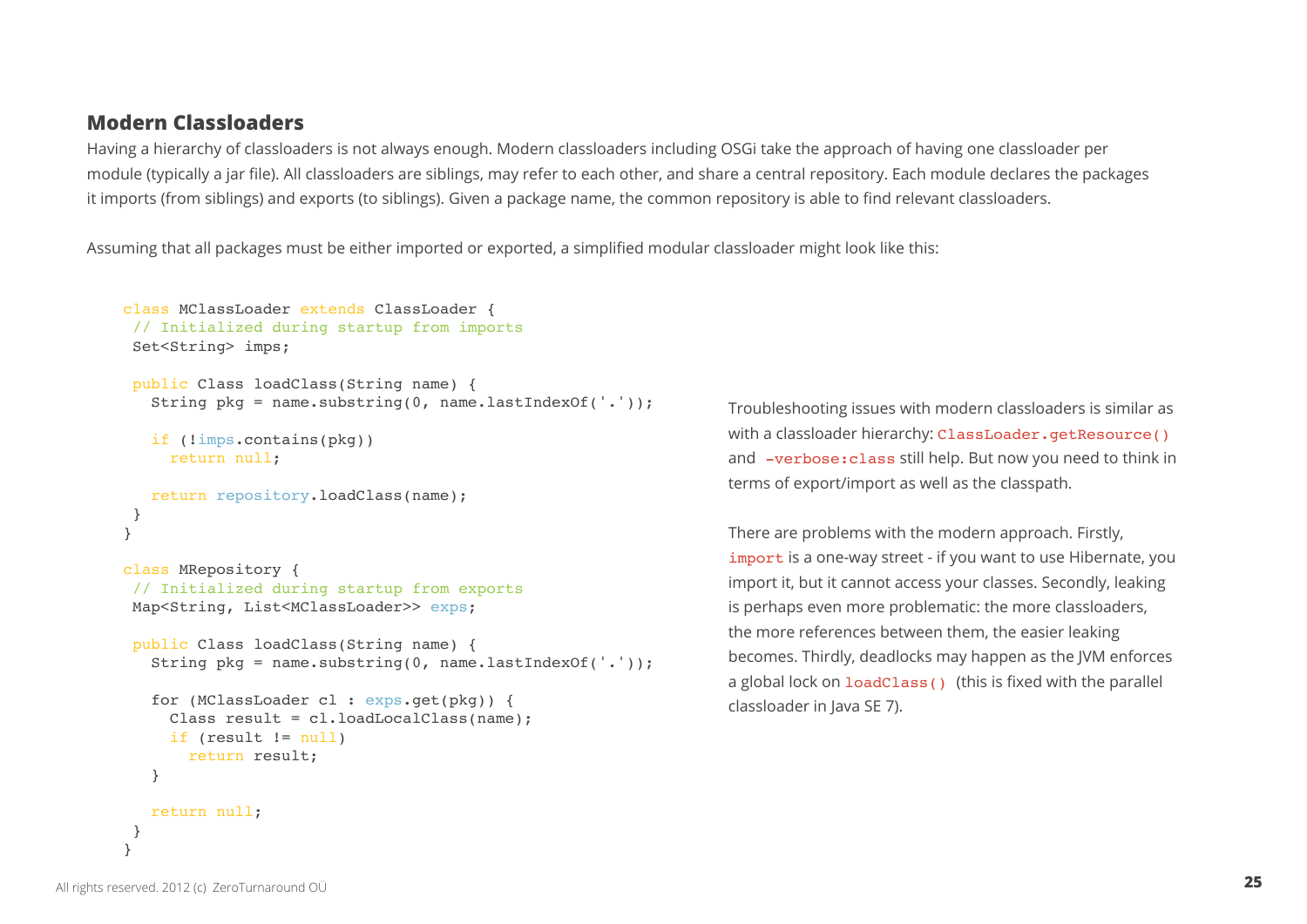#### **How can we fix it?**

We need to realize that isolating modules or applications through classloaders is an illusion: leaks can and will happen. The natural abstraction for isolation is a process--this is understood widely outside of Java: .NET, dynamic languages and even browsers use processes for isolation.

A separate process for each application is the only approach to isolation that supports leakless updates. Processes isolate memory space and you simply can't have references between processes. Thus, if the new version of the application is a new process, it cannot contain leaks from the previous version.

The state of the art solution for Java EE production application is running on web application per application container and using rolling restarts with session draining to ensure that the new version will start free of any side effects from the previous one. ZeroTurnaround embraces this approach in our Continuous Delivery tool [LiveRebel,](http://liverebel.com) which can automatically run no downtime rolling restarts for your web applications, besides helping you with configuration management and other aspects of application delivery.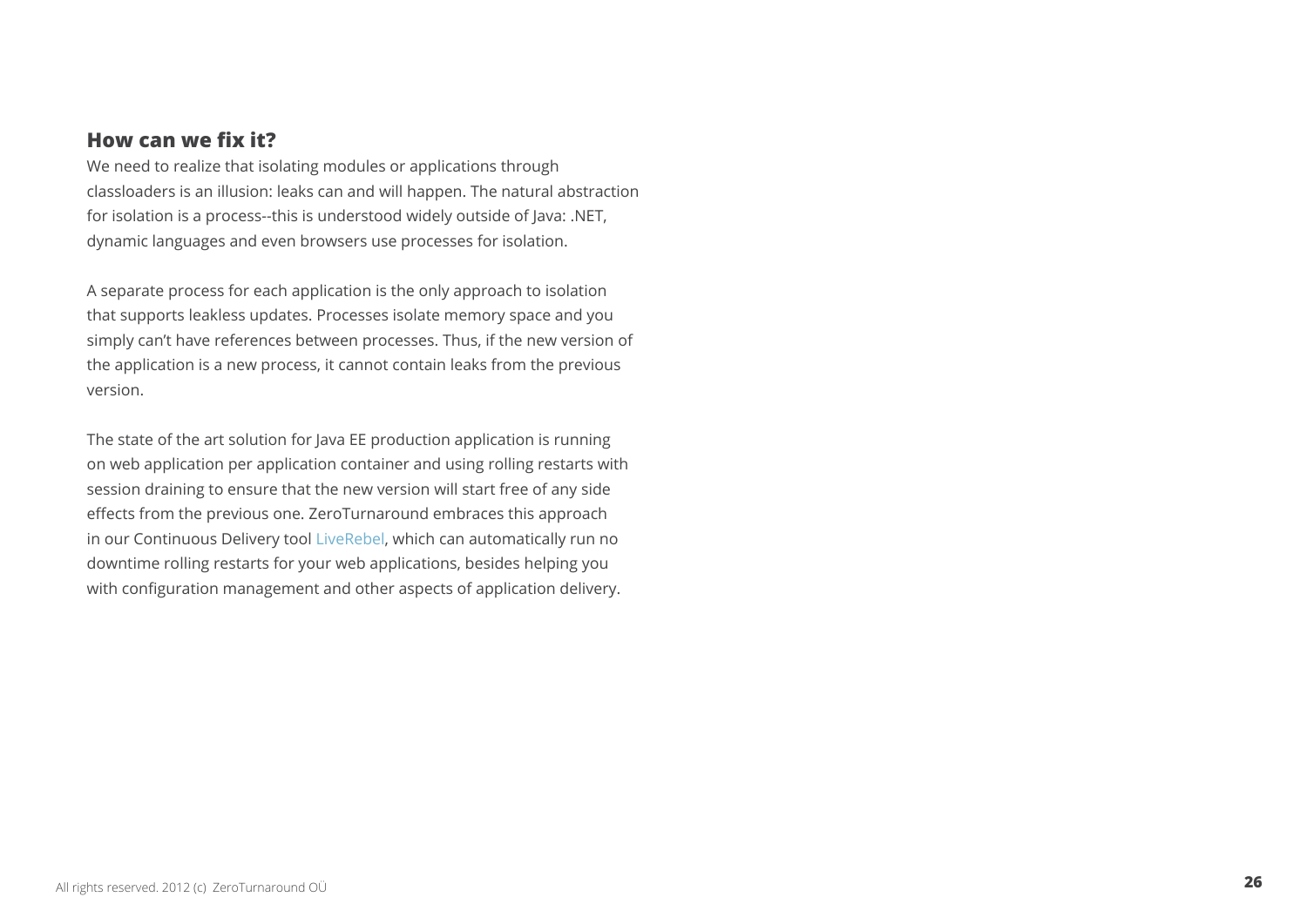## **CONCLUSION**

There a lot more to classloaders that we haven't covered here, but if you were to remember just a few key things from this report, this is what they should be:

**Validate classloading assumptions.** Honestly! Normal intuition just doesn't work very well when classloading is concerned. So be sure to methodically check through every possibility and validate where every class is (or isn't) coming from. The cheat sheet should help you with the common problems. (on page 12)

**Classloaders leak.** Or to leak a classloader, it's enough to leak any object of a class loaded in that classloader. The naked truth is that classloaders do not impose any isolation guarantees and thus most applications will leak classloaders. Even modern solutions like OSGi are not immune to this issue.

**Processes work.** Well, they do. Processes provide strong isolation guarantees by separating memory space and most other platforms outside Java are using them for application isolation. There isn't a good reason why we shouldn't do the same.